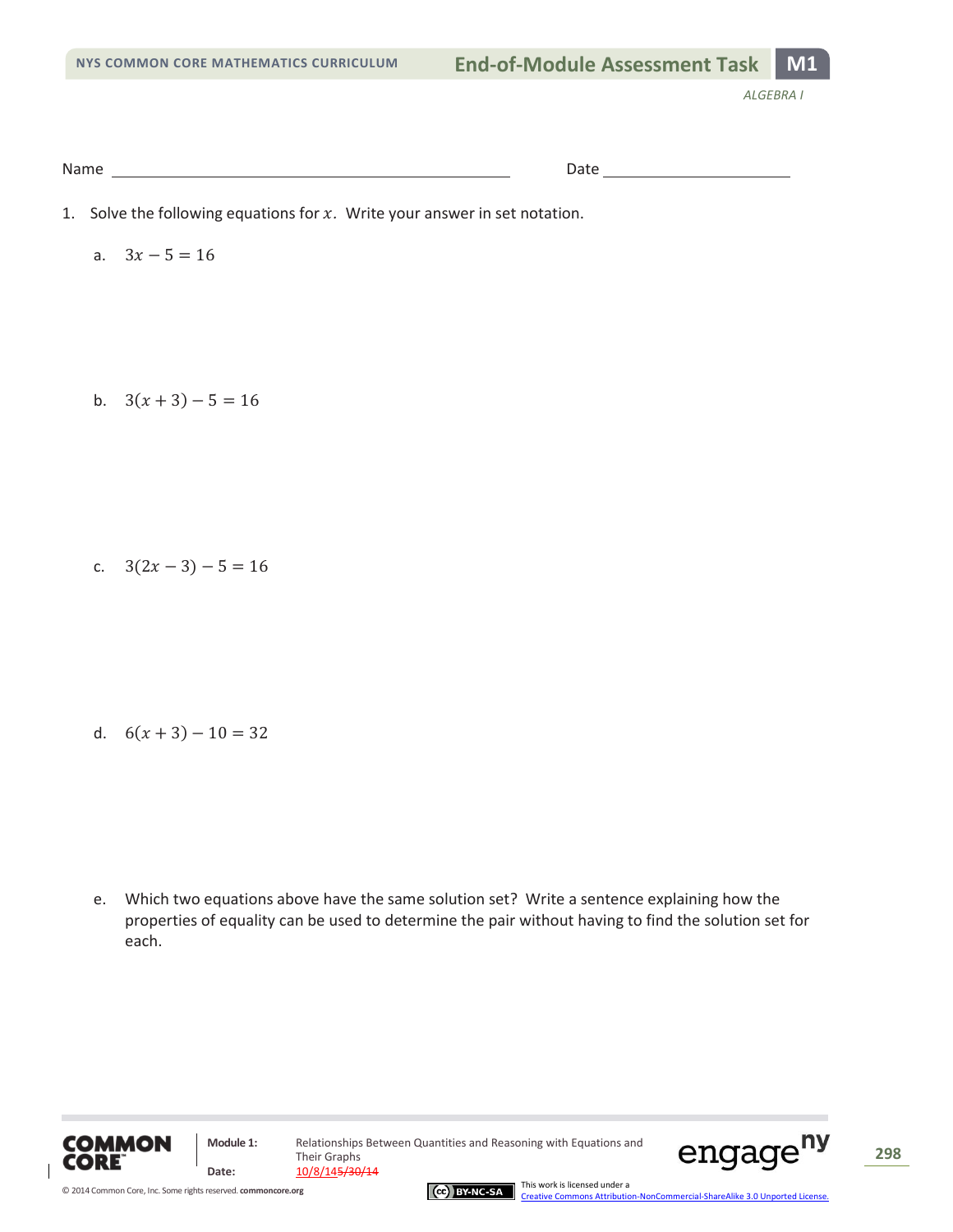- 2. Let  $c$  and  $d$  be real numbers.
	- a. If  $c = 42 + d$  is true, then which is greater: c or d, or are you not able to tell? Explain how you know your choice is correct.

b. If  $c = 42 - d$  is true, then which is greater: c or d, or are you not able to tell? Explain how you know your choice is correct.

3. If  $a < 0$  and  $c > b$ , circle the expression that is greater:

 $a(b - c)$  or  $a(c - b)$ 

Use the properties of inequalities to explain your choice.



© 2014 Common Core, Inc[. Some rights reserved.](http://creativecommons.org/licenses/by-nc-sa/3.0/deed.en_US) **commoncore.org**

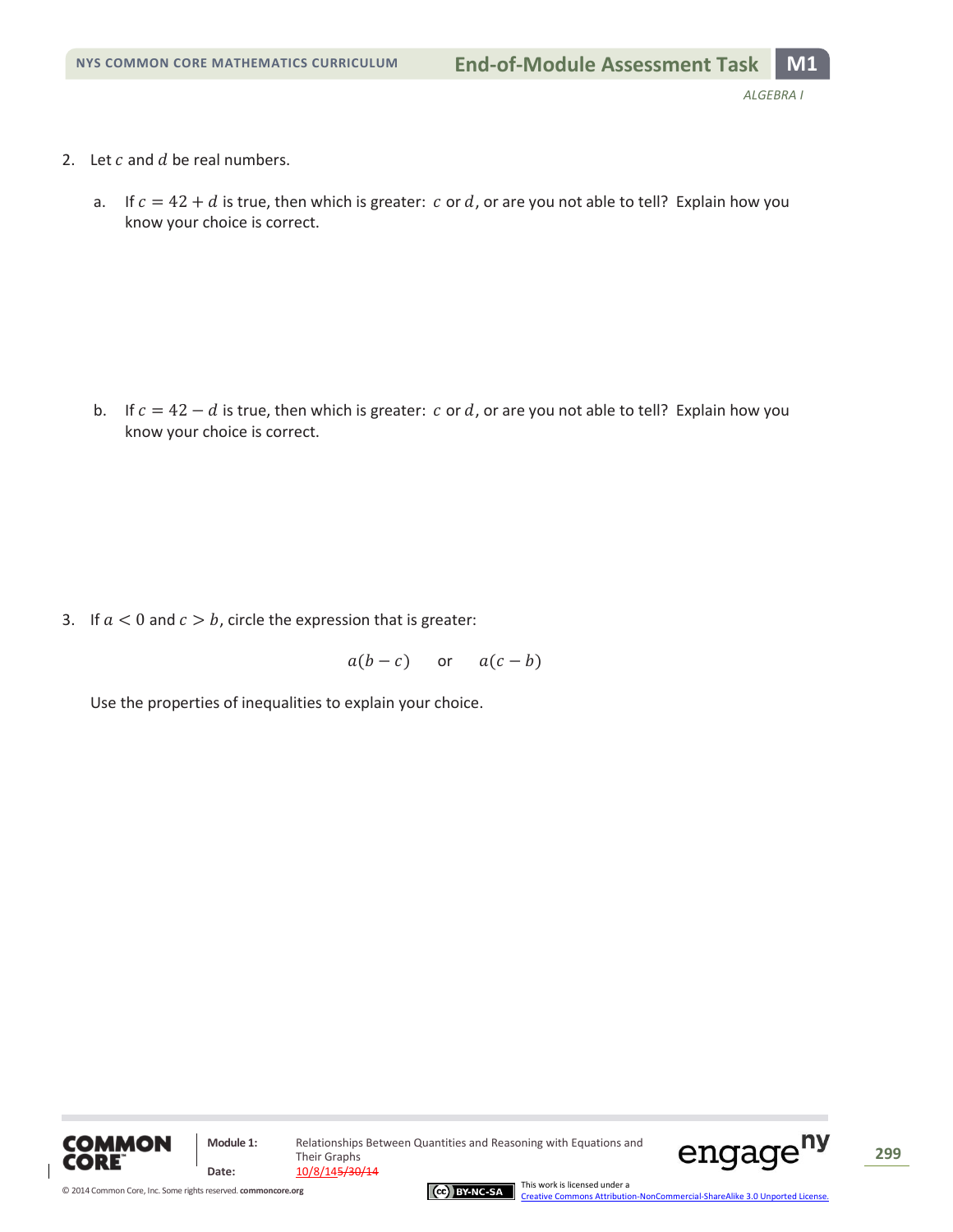- 4. Solve for x in each of the equations or inequalities below, and name the property and/or properties used:
	- a.  $\frac{3}{4}$  $\frac{5}{4}x$
	- b.  $10 + 3x = 5x$

c.  $a + x = b$ 

d.  $cx = d$ 

$$
e. \quad \frac{1}{2}x - g < m
$$

f. 
$$
q + 5x = 7x - r
$$



Their Graphs **Date:** 10/8/145/30/14

**Module 1:** Relationships Between Quantities and Reasoning with Equations and



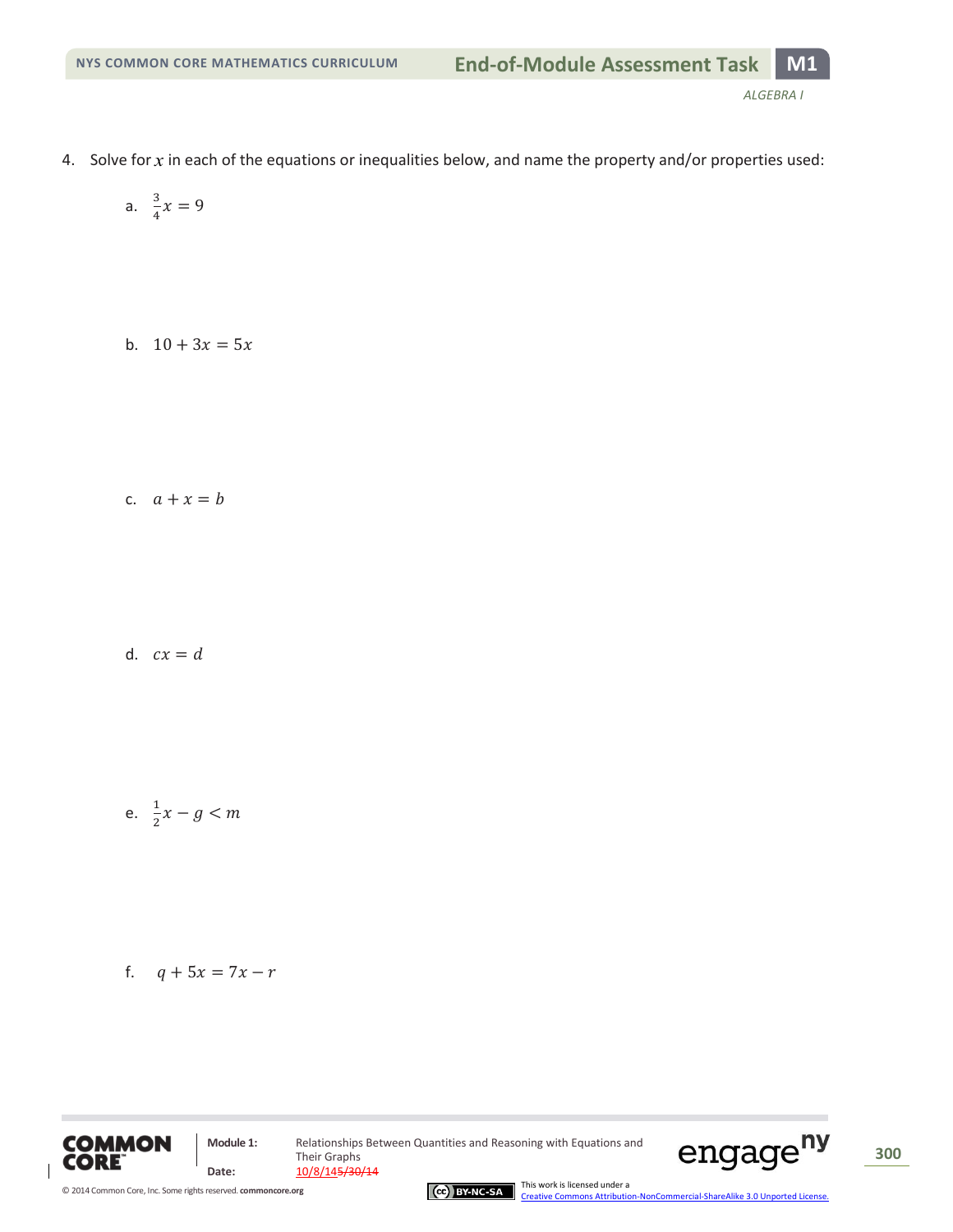g. 
$$
\frac{3}{4}(x+2) = 6(x+12)
$$

h.  $3(5-5x) > 5x$ 

- 5. The equation  $3x + 4 = 5x 4$  has the solution set  $\{4\}$ .
	- a. Explain why the equation  $(3x + 4) + 4 = (5x 4) + 4$  also has the solution set  $\{4\}$ .



**Module 1:** Relationships Between Quantities and Reasoning with Equations and Their Graphs **Date:** 10/8/145/30/14

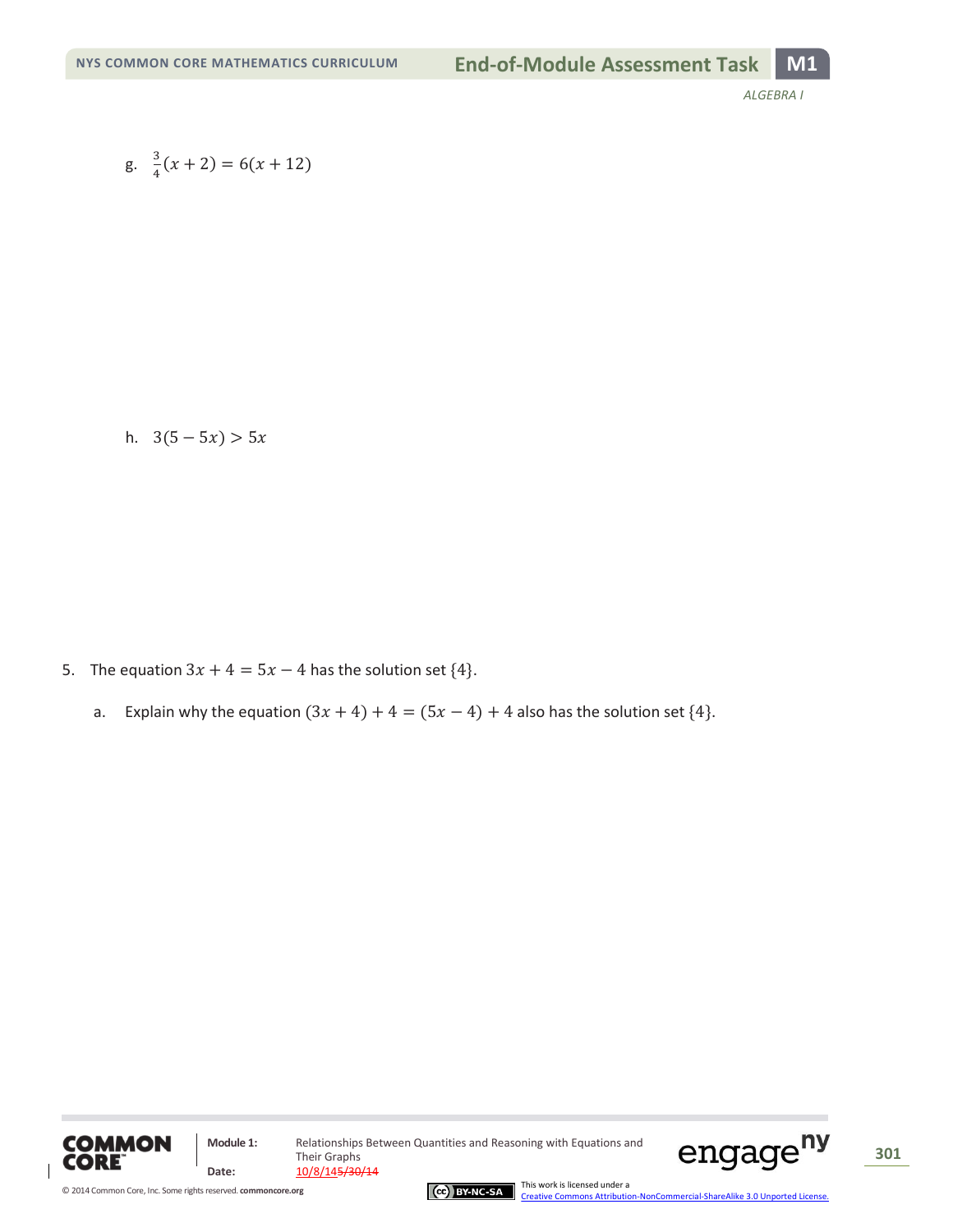b. In part (a), the expression  $(3x + 4) + 4$  is equivalent to the expression  $3x + 8$ . What is the definition of equivalent expressions? Why does changing an expression on one side of an equation to an equivalent expression leave the solution set unchanged?

c. When we square both sides of the original equation, we get the following new equation:

$$
(3x+4)^2 = (5x-4)^2.
$$

Show that 4 is still a solution to the new equation. Show that  $0$  is also a solution to the new equation but is not a solution to the original equation. Write a sentence that describes how the solution set to an equation may change when both sides of the equation are squared.



**Module 1:** Relationships Between Quantities and Reasoning with Equations and Their Graphs **Date:** 10/8/145/30/14



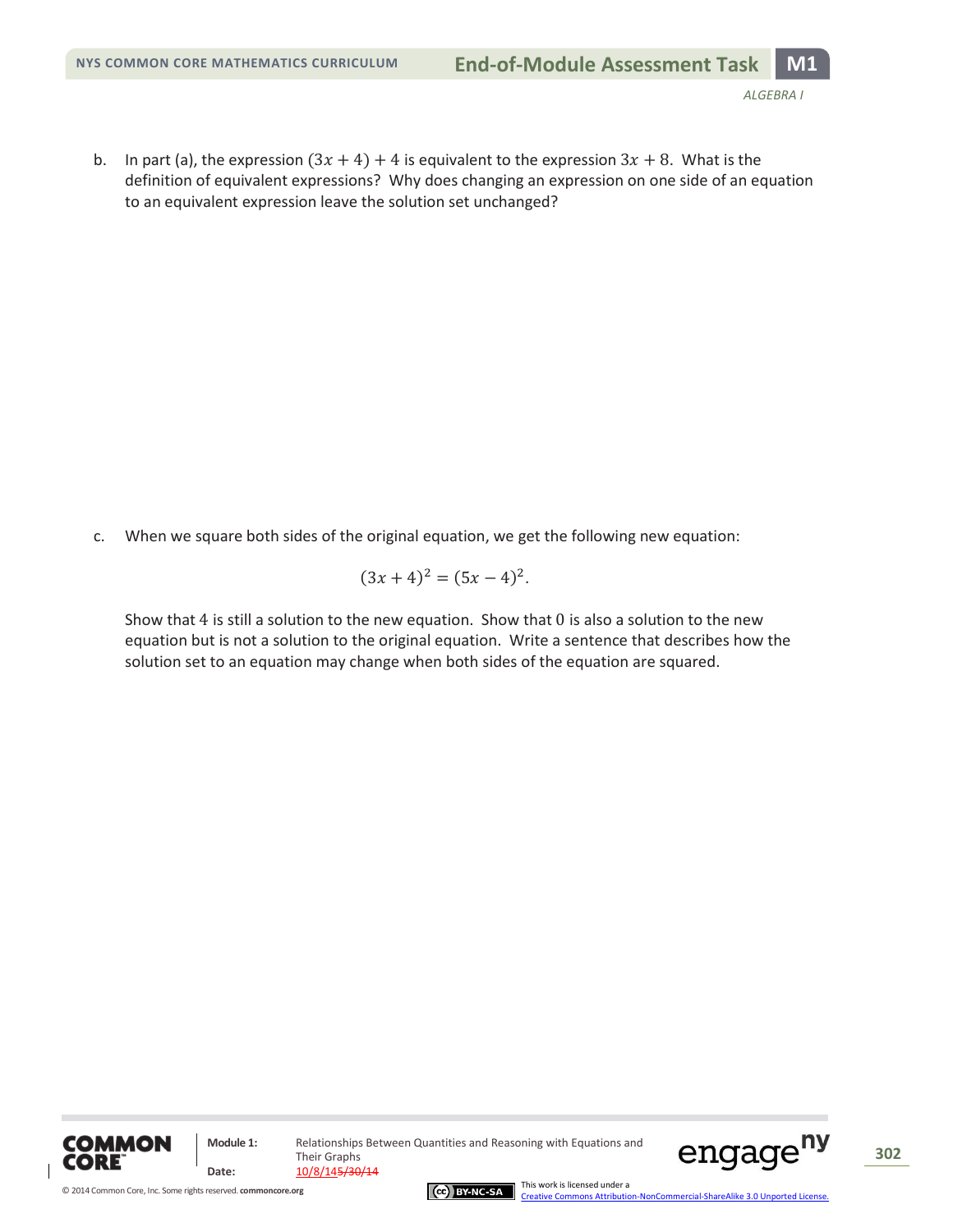d. When we replace x by  $x^2$  in the original equation, we get the following new equation:

$$
3x^2 + 4 = 5x^2 - 4.
$$

Use the fact that the solution set to the original equation is  $\{4\}$  to find the solution set to this new equation.

6. The Zonda Information and Telephone Company (ZI&T) calculates a customer's total monthly cell phone charge using the formula,

$$
C = (b + rm)(1 + t),
$$

where C is the total cell phone charge, b is a basic monthly fee, r is the rate per minute, m is the number of minutes used that month, and  $t$  is the tax rate.

Solve for  $m$ , the number of minutes the customer used that month.



**Module 1:** Relationships Between Quantities and Reasoning with Equations and Their Graphs Date:  $\frac{10/8/145/30/14}{10}$ 





This work is licensed under a [Creative Commons Attribution-NonCommercial-ShareAlike 3.0 Unported License.](http://creativecommons.org/licenses/by-nc-sa/3.0/deed.en_US)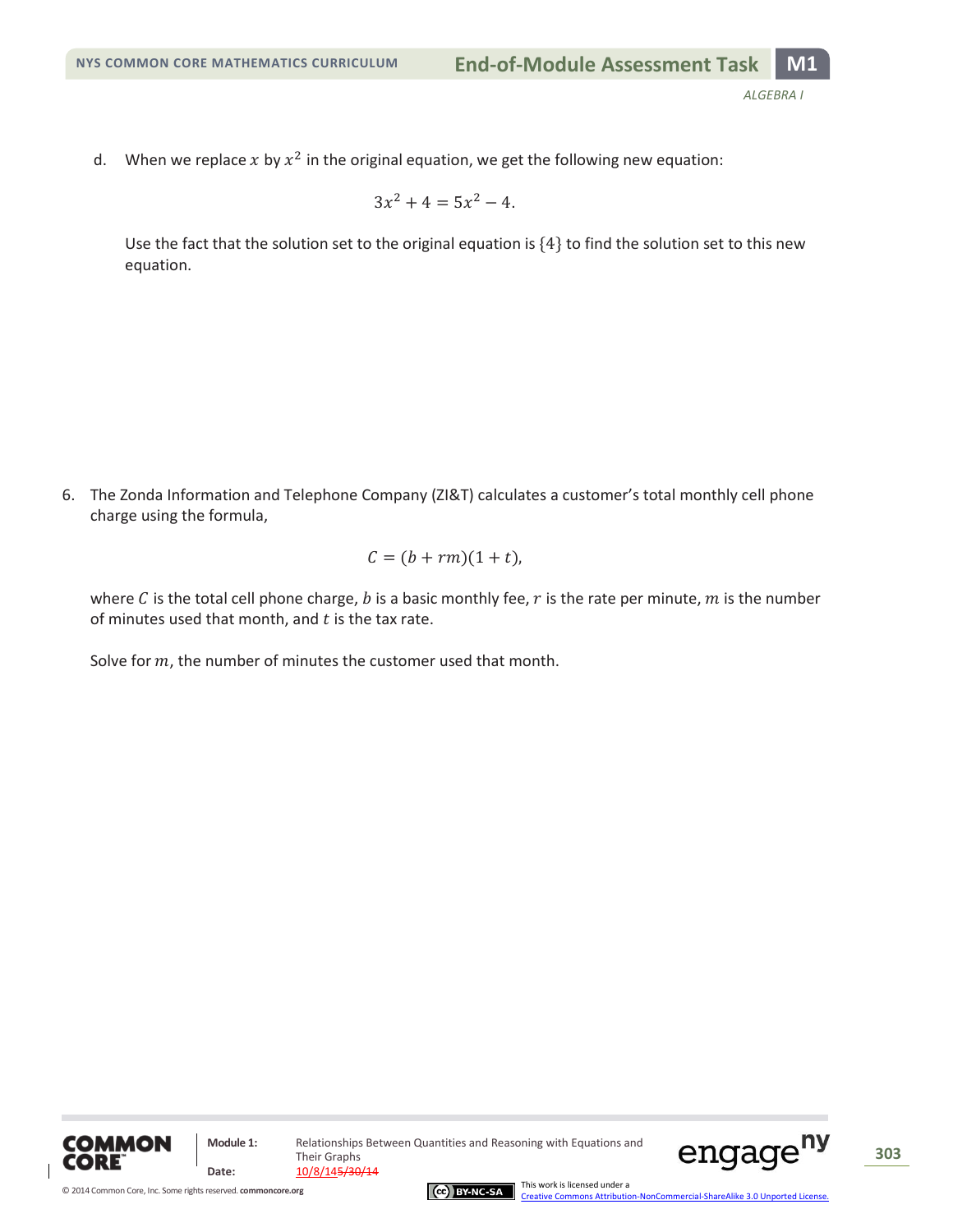7. Students and adults purchased tickets for a recent basketball playoff game. All tickets were sold at the ticket booth—season passes, discounts, etc. were not allowed.

Student tickets cost \$5 each, and adult tickets cost \$10 each. A total of \$4,500 was collected.  $700$ tickets were sold.

a. Write a system of equations that can be used to find the number of student tickets,  $s$ , and the number of adult tickets,  $a$ , that were sold at the playoff game.

b. Assuming that the number of students and adults attending would not change, how much more money could have been collected at the playoff game if the ticket booth charged students and adults the same price of  $$10$  per ticket?

c. Assuming that the number of students and adults attending would not change, how much more money could have been collected at the playoff game if the student price was kept at \$5 per ticket and adults were charged  $$15$  per ticket instead of  $$10?$ 





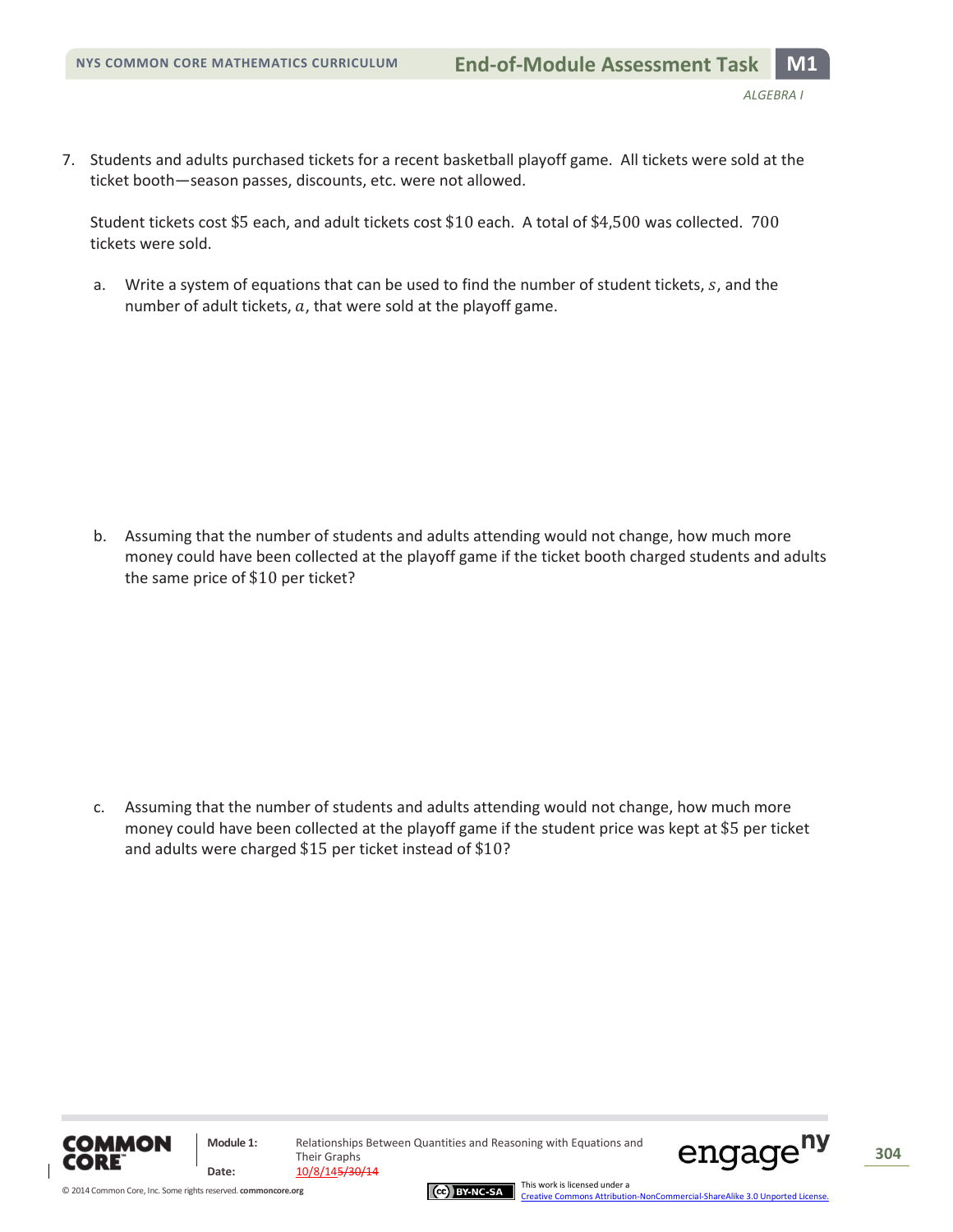- 8. Alexus is modeling the growth of bacteria for an experiment in science. She assumes that there are  $B$ bacteria in a Petri dish at 12:00 noon. In reality, each bacterium in the Petri dish subdivides into two new bacteria *approximately* every 20 minutes. However, for the purposes of the model, Alexus assumes that each bacterium subdivides into two new bacteria *exactly* every 20 minutes.
	- a. Create a table that shows the total number of bacteria in the Petri dish at  $\frac{1}{3}$  hour intervals for 2 hours starting with time 0 to represent 12:00 noon.

b. Write an equation that describes the relationship between total number of bacteria  $T$  and time  $h$  in hours, assuming there are *B* bacteria in the Petri dish at  $h = 0$ .

c. If Alexus starts with 100 bacteria in the Petri dish, draw a graph that displays the total number of bacteria with respect to time from 12:00 noon ( $h = 0$ ) to 4:00 p.m. ( $h = 4$ ). Label points on your graph at time  $h = 0, 1, 2, 3, 4$ .



**Module 1:** Relationships Between Quantities and Reasoning with Equations and Their Graphs **Date:** 10/8/145/30/14



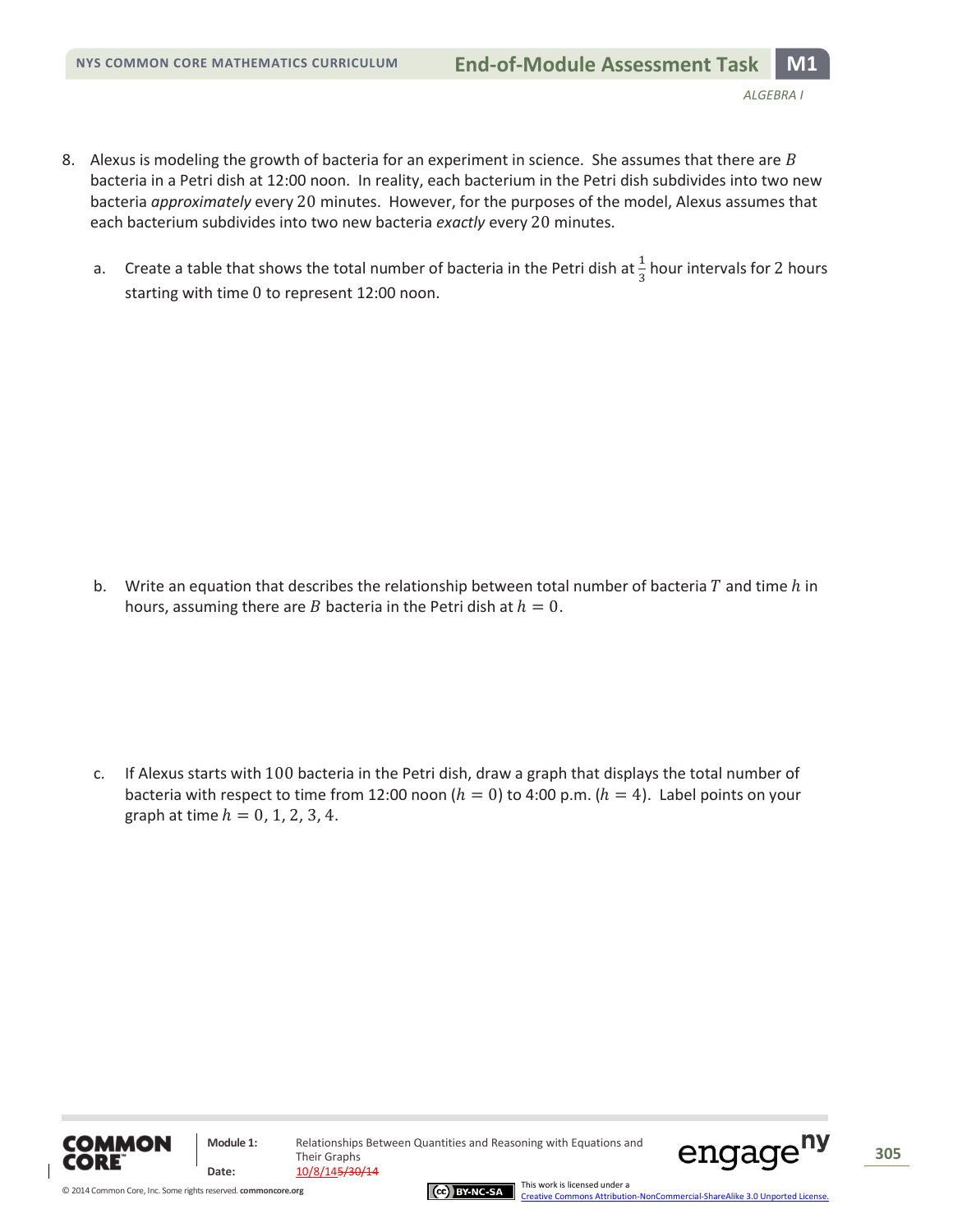d. For her experiment, Alexus plans to add an anti-bacterial chemical to the Petri dish at 4:00 p.m. that is supposed to kill 99.9% of the bacteria instantaneously. If she started with 100 bacteria at 12:00 noon, how many live bacteria might Alexus expect to find in the Petri dish right after she adds the anti-bacterial chemical?

- 9. Jack is 27 years older than Susan. In 5 years, he will be 4 times as old as she is.
	- a. Find the present ages of Jack and Susan.

b. What calculations would you do to check if your answer is correct?



© 2014 Common Core, Inc[. Some rights reserved.](http://creativecommons.org/licenses/by-nc-sa/3.0/deed.en_US) **commoncore.org**

**Module 1:** Relationships Between Quantities and Reasoning with Equations and Their Graphs Date:  $\frac{10/8/145/30/14}{10}$ 

CC BY-NC-SA

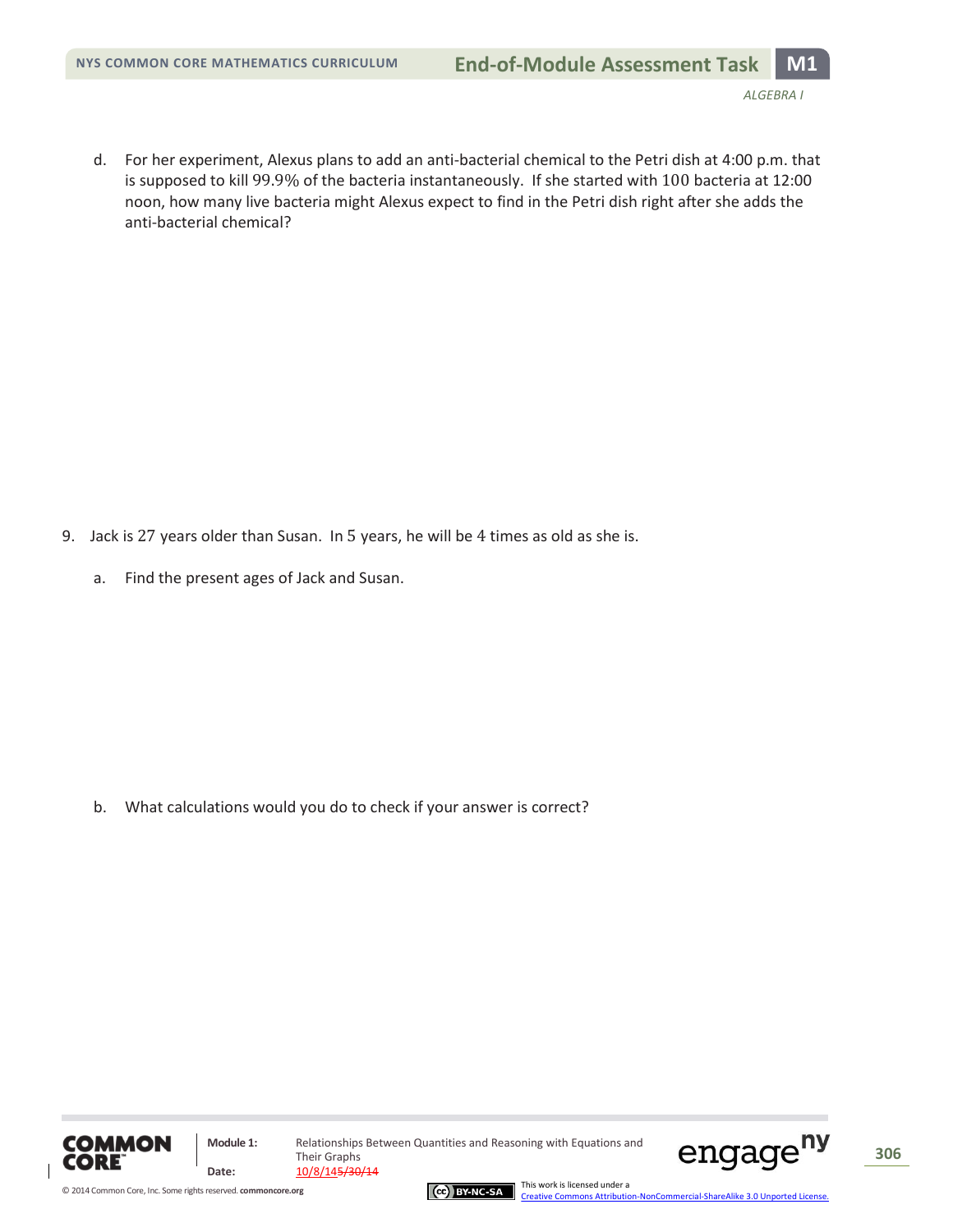10.

a. Find the product:  $(x^2 - x + 1)(2x^2 + 3x + 2)$ .

b. Use the results of part (a) to factor  $21,112$  as a product of a two-digit number and a three-digit number.

11. Consider the following system of equations with the solution  $x = 3$ ,  $y = 4$ .

Equation A1:  $y = x + 1$ 

Equation A2:  $y = -2x + 10$ 



a. Write a unique system of two linear equations with the same solution set. This time make both linear equations have positive slope.







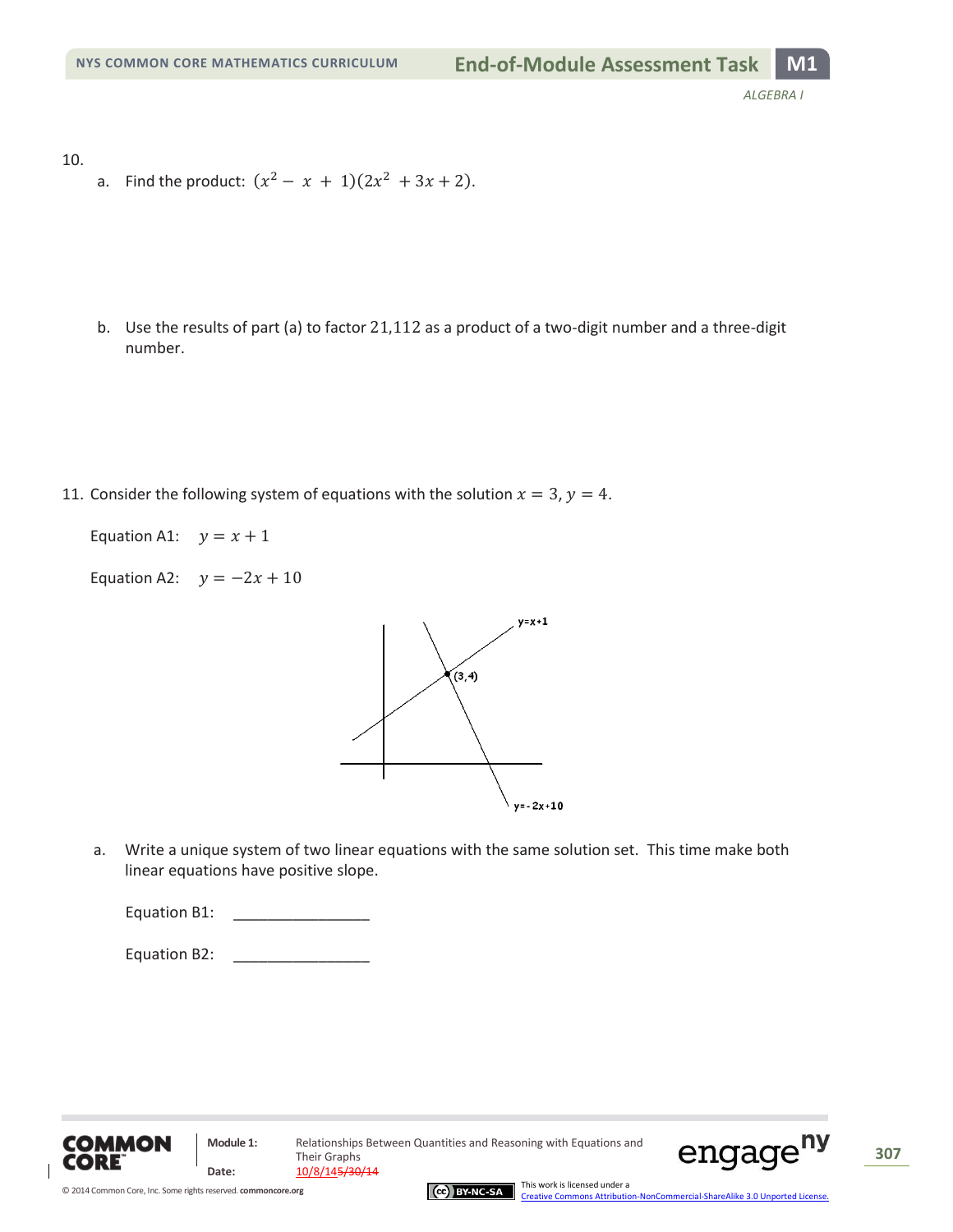b. The following system of equations was obtained from the original system by adding a multiple of equation A2 to equation A1.

Equation C1:  $y = x + 1$ 

Equation C2:  $3y = -3x + 21$ 

What multiple of A2 was added to A1?

- c. What is the solution to the system given in part (b)?
- d. For any real number m, the line  $y = m(x 3) + 4$  passes through the point (3,4).

Is it certain, then, that the system of equations

Equation D1:  $y = x + 1$ 

Equation D2:  $y = m(x - 3) + 4$ 

has only the solution  $x = 3$ ,  $y = 4$ ? Explain.





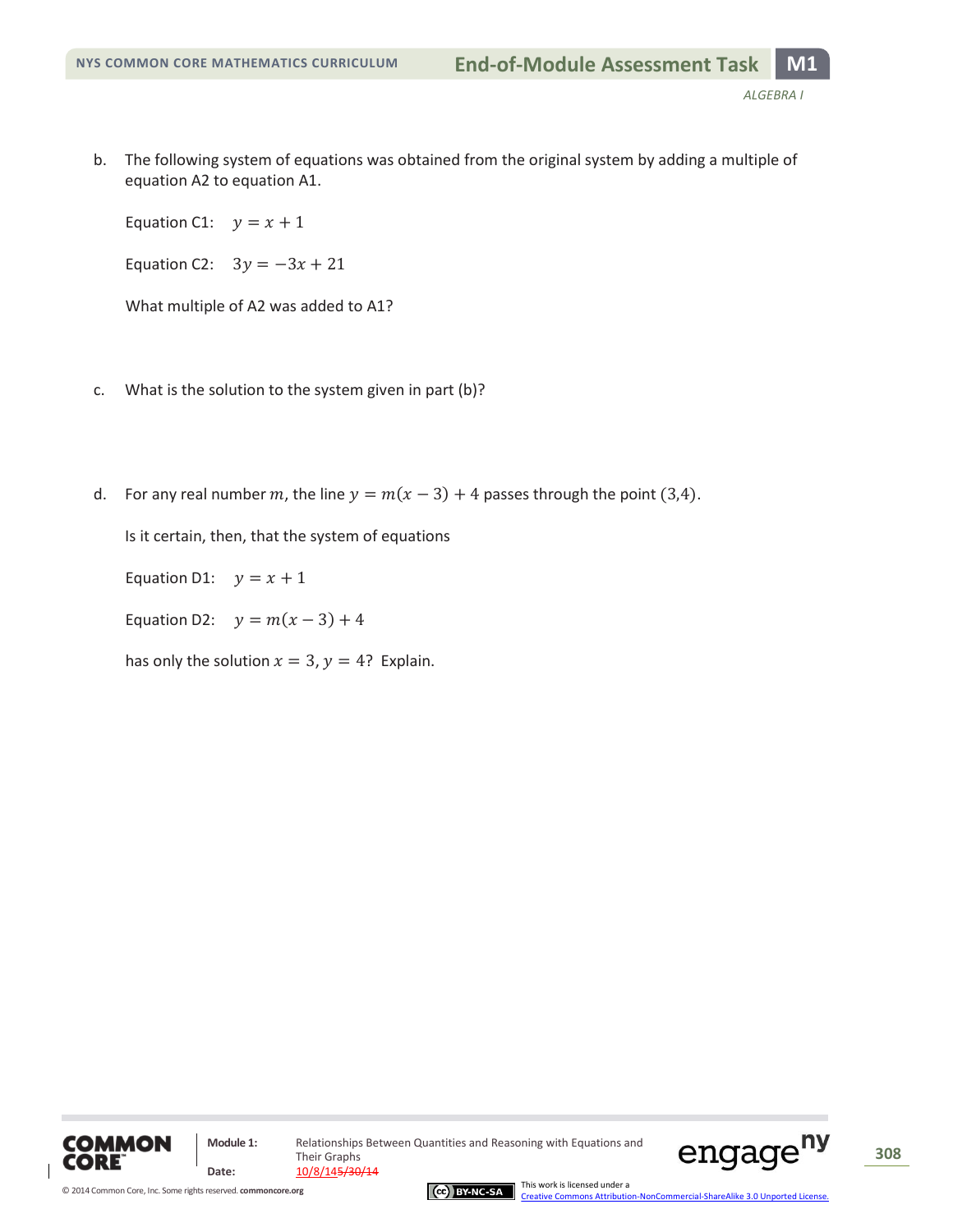12. The local theater in Jamie's home town has a maximum capacity of 160 people. Jamie shared with Venus the following graph and said that the shaded region represented all the possible combinations of adult and child tickets that could be sold for one show.



a. Venus objected and said there was more than one reason that Jamie's thinking was flawed. What reasons could Venus be thinking of?







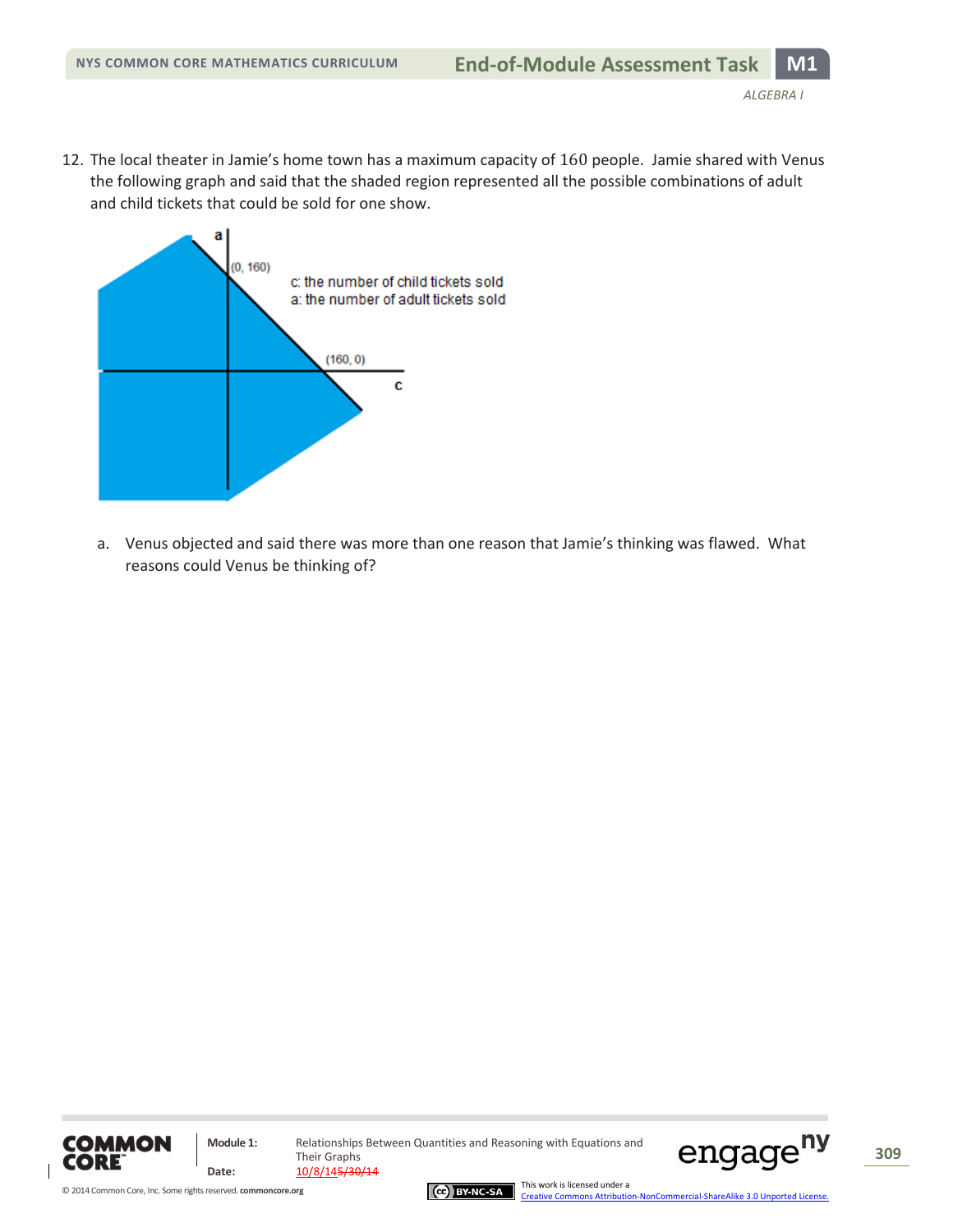b. Use equations, inequalities, graphs, and/or words to describe for Jamie the set of all possible combinations of adult and child tickets that could be sold for one show.

c. The theater charges \$9 for each adult ticket and \$6 for each child ticket. The theater sold 144 tickets for the first showing of the new release. The total money collected from ticket sales for that show was  $$1,164$ . Write a system of equations that could be used to find the number of child tickets and the number of adult tickets sold, and solve the system algebraically. Summarize your findings using the context of the problem.



**Module 1:** Relationships Between Quantities and Reasoning with Equations and Their Graphs **Date:** 10/8/145/30/14





This work is licensed under a [Creative Commons Attribution-NonCommercial-ShareAlike 3.0 Unported License.](http://creativecommons.org/licenses/by-nc-sa/3.0/deed.en_US)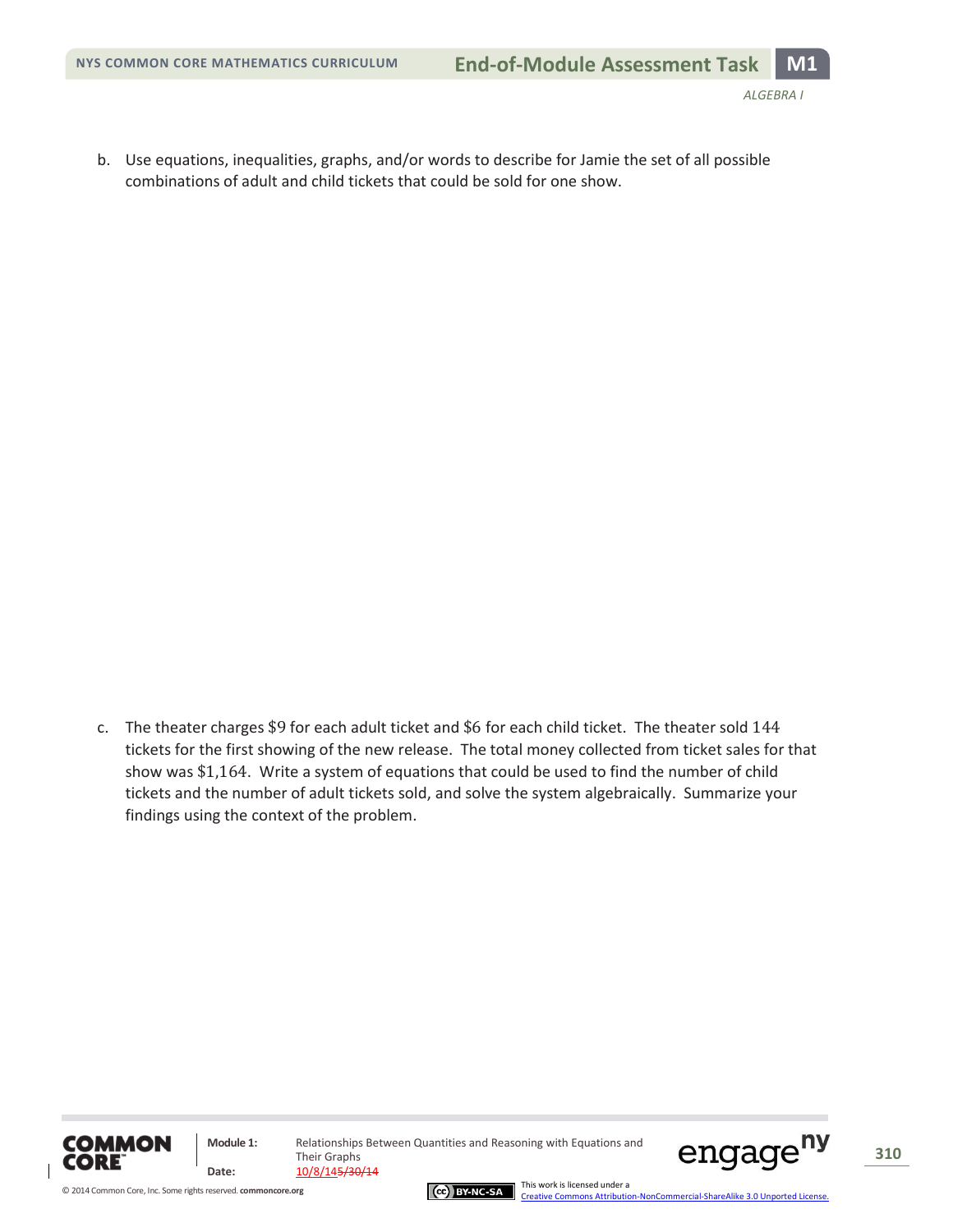| <b>A Progression Toward Mastery</b>   |                              |                                                                                                                                                                      |                                                                                                                                                              |                                                                                                                                                                                                                                                                                      |                                                                                                                                                                  |
|---------------------------------------|------------------------------|----------------------------------------------------------------------------------------------------------------------------------------------------------------------|--------------------------------------------------------------------------------------------------------------------------------------------------------------|--------------------------------------------------------------------------------------------------------------------------------------------------------------------------------------------------------------------------------------------------------------------------------------|------------------------------------------------------------------------------------------------------------------------------------------------------------------|
| <b>Assessment</b><br><b>Task Item</b> |                              | STEP <sub>1</sub><br><b>Missing or</b><br>incorrect answer<br>and little<br>evidence of<br>reasoning or<br>application of<br>mathematics to<br>solve the<br>problem. | STEP <sub>2</sub><br><b>Missing or incorrect</b><br>answer but<br>evidence of some<br>reasoning or<br>application of<br>mathematics to<br>solve the problem. | <b>STEP 3</b><br>A correct answer<br>with some evidence<br>of reasoning or<br>application of<br>mathematics to<br>solve the problem,<br>OR an incorrect<br>answer with<br>substantial<br>evidence of solid<br>reasoning or<br>application of<br>mathematics to<br>solve the problem. | STEP <sub>4</sub><br>A correct answer<br>supported by<br>substantial evidence<br>of solid reasoning or<br>application of<br>mathematics to<br>solve the problem. |
| $\mathbf{1}$                          | $a-d$<br>A-REI.A.1           | Student gave a<br>short incorrect<br>answer or left the<br>question blank.                                                                                           | Student showed at<br>least one correct step,<br>but the solution was<br>incorrect.                                                                           | Student solved the<br>equation correctly<br>(every step that was<br>shown was correct)<br>but did not express<br>the answer as a<br>solution set.                                                                                                                                    | Student solved the<br>equation correctly<br>(every step that was<br>shown was correct) and<br>expressed the answer<br>as a solution set.                         |
|                                       | e<br>A-SSE.A.1b<br>A-REI.B.3 | Student did not<br>answer or answered<br>incorrectly with<br>something other<br>than (b) and (d).                                                                    | Student answered (b)<br>and (d) but did not<br>demonstrate solid<br>reasoning in the<br>explanation.                                                         | Student answered (b)<br>and (d) but made<br>minor misstatements<br>in the explanation.                                                                                                                                                                                               | Student answered (b)<br>and (d) and articulated<br>solid reasoning in the<br>explanation.                                                                        |
| $\overline{2}$                        | a<br>A-CED.A.3               | Student responded<br>incorrectly or left<br>the question blank.                                                                                                      | Student responded<br>correctly that (c) must<br>be greater but did not<br>use solid reasoning to<br>explain the answer.                                      | Student responded<br>correctly that (c) must<br>be greater but gave an<br>incomplete or slightly<br>incorrect explanation<br>of why.                                                                                                                                                 | Student responded<br>correctly that (c) must<br>be greater and<br>supported the<br>statement with solid,<br>well-expressed<br>reasoning.                         |
|                                       | $\mathbf b$<br>A-CED.A.3     | Student responded<br>incorrectly or left<br>the question blank.                                                                                                      | Student responded<br>correctly that there is<br>no way to tell but did<br>not use solid<br>reasoning to explain<br>the answer.                               | Student responded<br>correctly that there is<br>no way to tell but<br>gave an incomplete or<br>slightly incorrect<br>explanation of why.                                                                                                                                             | Student responded<br>correctly that there is<br>no way to tell and<br>supported the<br>statement with solid,<br>well-expressed<br>reasoning.                     |



 $\overline{1}$ 

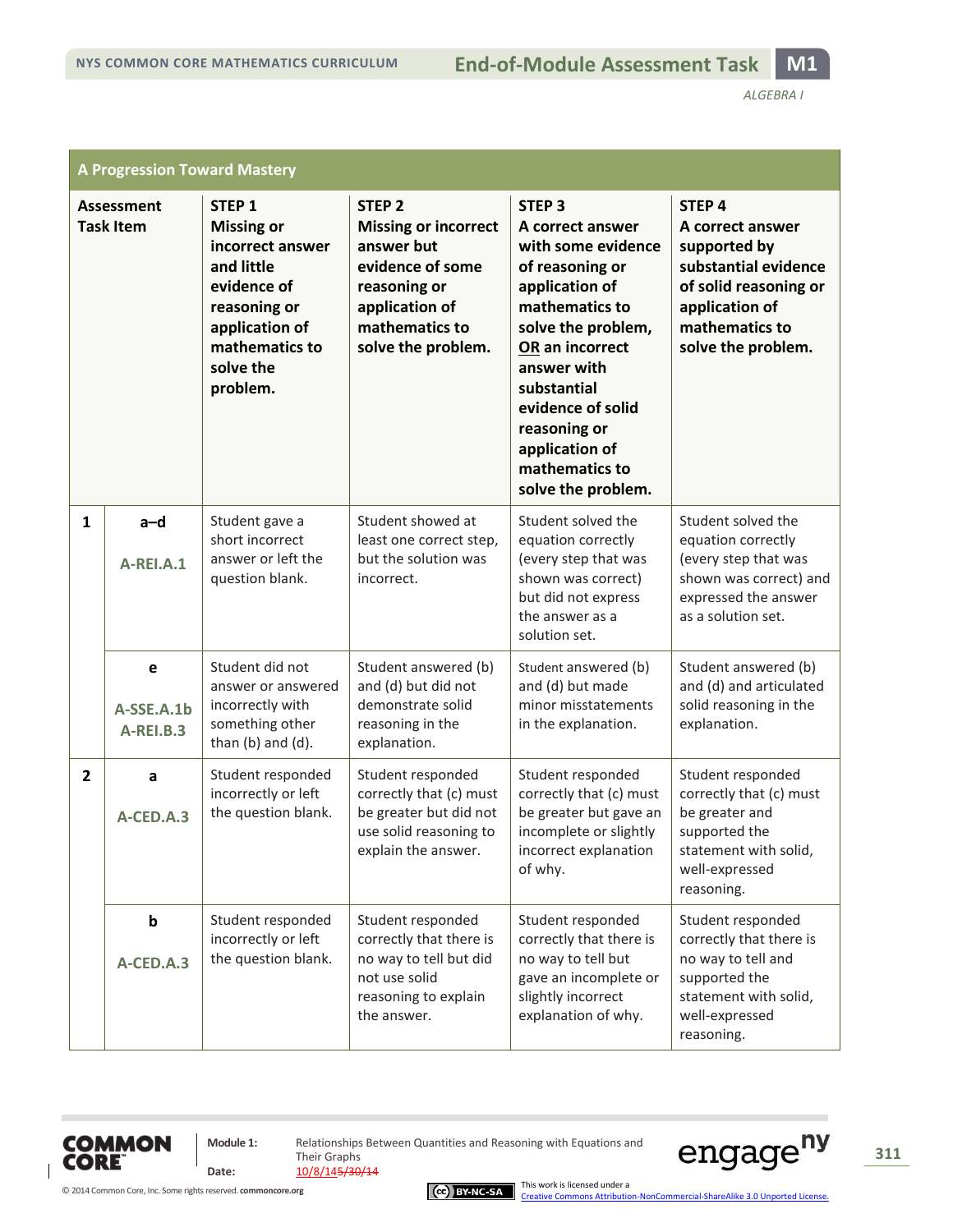| $\overline{\mathbf{3}}$ | A-SSE.A.1b                      | Student responded<br>incorrectly or left<br>the question blank.                                                                | Student responded<br>correctly by circling<br>the expression on the<br>left but did not use<br>solid reasoning to<br>explain the answer.                                              | Student responded<br>correctly by circling<br>the expression on the<br>left but gave limited<br>explanation or did not<br>use the properties of<br>inequality in the<br>explanation.                       | Student responded<br>correctly by circling the<br>expression on the left<br>and gave a complete<br>explanation that used<br>the properties of<br>inequality.                            |
|-------------------------|---------------------------------|--------------------------------------------------------------------------------------------------------------------------------|---------------------------------------------------------------------------------------------------------------------------------------------------------------------------------------|------------------------------------------------------------------------------------------------------------------------------------------------------------------------------------------------------------|-----------------------------------------------------------------------------------------------------------------------------------------------------------------------------------------|
| 4                       | $a-h$<br>A-REI.A.1<br>A-REI.B.3 | Student answered<br>incorrectly with no<br>correct steps<br>shown.                                                             | Student answered<br>incorrectly but had<br>one or more correct<br>steps.                                                                                                              | Student answered<br>correctly but did not<br>correctly identify the<br>property or properties<br>used.                                                                                                     | Student answered<br>correctly and correctly<br>identified the property<br>or properties used.                                                                                           |
| 5                       | a<br>A-REI.A.1                  | Student did not<br>answer or<br>demonstrated<br>incorrect reasoning<br>throughout.                                             | Student demonstrated<br>only limited<br>reasoning.                                                                                                                                    | Student demonstrated<br>solid reasoning but fell<br>short of a complete<br>answer or made a<br>minor misstatement in<br>the answer.                                                                        | Student answer was<br>complete and<br>demonstrated solid<br>reasoning throughout.                                                                                                       |
|                         | $\mathbf b$<br>A-REI.A.1        | Student did not<br>answer or did not<br>demonstrate<br>understanding of<br>what the question<br>was asking.                    | Student made more<br>than one<br>misstatement in the<br>definition.                                                                                                                   | Student provided a<br>mostly correct<br>definition with a<br>minor misstatement.                                                                                                                           | Student answered<br>completely and used a<br>correct definition<br>without error or mis-<br>statement.                                                                                  |
|                         | $\mathbf c$<br>A-REI.A.1        | Student made<br>mistakes in both<br>verifications and<br>demonstrated<br>incorrect reasoning<br>or left the question<br>blank. | Student conducted<br>both verifications but<br>fell short of<br>articulating reasoning<br>to answer the<br>question.                                                                  | Student conducted<br>both verifications and<br>articulated valid<br>reasoning to answer<br>the question but<br>made a minor error in<br>the verification or a<br>minor misstatement in<br>the explanation. | Student conducted<br>both verifications<br>without error and<br>articulated valid<br>reasoning to answer<br>the question.                                                               |
|                         | $\mathsf{d}$<br>A-REI.A.1       | Student answered<br>incorrectly or did<br>not answer.                                                                          | Student identified one<br>or both solutions but<br>was unable to convey<br>how the solutions<br>could be found using<br>the fact that 4 is a<br>solution to the original<br>equation. | Student identified<br>only one solution<br>correctly but<br>articulated the<br>reasoning of using the<br>solution to the original<br>equation to find the<br>solution to the new<br>equation.              | Student identified both<br>solutions correctly and<br>articulated the<br>reasoning of using the<br>solution to the original<br>equation to find the<br>solution to the new<br>equation. |

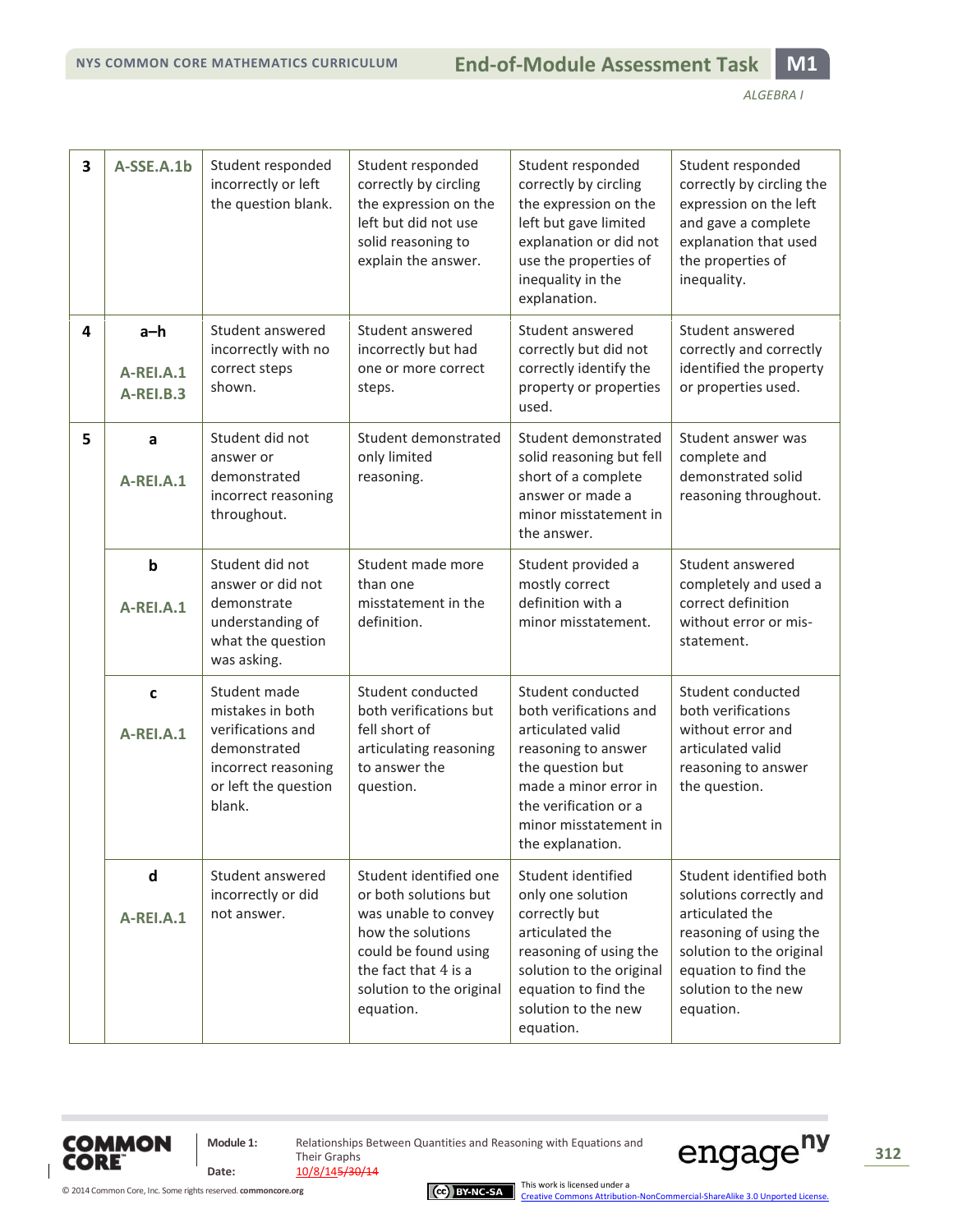| 6                       | A-CED.A.4                              | Student did not<br>answer or showed<br>no evidence of<br>reasoning.                                                       | Student made more<br>than one error in the<br>solution process but<br>showed some<br>evidence of reasoning.                                                     | Student answer<br>showed valid steps<br>but with one minor<br>error.                                                                        | Student answered<br>correctly.                                                                                                                                                    |
|-------------------------|----------------------------------------|---------------------------------------------------------------------------------------------------------------------------|-----------------------------------------------------------------------------------------------------------------------------------------------------------------|---------------------------------------------------------------------------------------------------------------------------------------------|-----------------------------------------------------------------------------------------------------------------------------------------------------------------------------------|
| $\overline{\mathbf{z}}$ | $a-c$<br>A-CED.A.3                     | Student was unable<br>to answer any<br>portion correctly.                                                                 | Student answered one<br>part correctly or<br>showed some<br>evidence of reasoning<br>in more than one part.                                                     | Student showed solid<br>evidence of reasoning<br>in every part but may<br>have made minor<br>errors.                                        | Student answered<br>every part correctly<br>and demonstrated and<br>expressed valid<br>reasoning throughout.                                                                      |
| 8                       | a<br>A-CED.A.2                         | Student provided no<br>table or a table with<br>multiple incorrect<br>entries.                                            | Student provided a<br>data table that was<br>incomplete or had<br>more than one minor<br>error.                                                                 | Student provided a<br>data table that was<br>complete but may<br>have had one error or<br>slightly inaccurate<br>headings.                  | Student provided a<br>data table that was<br>complete and correct<br>with correct headings.                                                                                       |
|                         | $\boldsymbol{\mathsf{b}}$<br>A-CED.A.2 | Student provided no<br>equation or an<br>equation that did<br>not represent<br>exponential growth.                        | Student provided an<br>incorrect equation but<br>one that modeled<br>exponential growth.                                                                        | Student provided a<br>correct answer in the<br>form of $T = B(2)^{3h}$ .                                                                    | Student provided a<br>correct answer in the<br>form of $T = B8h$ or in<br>more than one form,<br>such as $T = B(2)^{3h}$<br>and $T = B8h$ .                                       |
|                         | $\mathbf c$<br>A-CED.A.2               | Student provided no<br>graph or a grossly<br>inaccurate graph.                                                            | Student provided a<br>graph with an<br>inaccurate shape but<br>provided some<br>evidence of reasoning<br>in labeling the axes<br>and/or data points.            | Student created a<br>graph with correct<br>general shape but may<br>have left off or made<br>an error on one or two<br>axes or data points. | Student created a<br>complete graph with<br>correctly labeled axes<br>and correctly labeled<br>data points (or a data<br>table) showing the<br>values for $h =$<br>0, 1, 2, 3, 4. |
|                         | $\mathsf{d}$<br>A-CED.A.2              | Student provided no<br>answer or an<br>incorrect answer<br>with no evidence of<br>reasoning in arriving<br>at the answer. | Student provided<br>limited evidence of<br>reasoning and an<br>incorrect answer.                                                                                | Student answered<br>that 409.6 bacteria<br>would be alive.                                                                                  | Student answered that<br>410, or about 410,<br>bacteria would be alive.                                                                                                           |
| 9                       | a<br>A-CED.A.1                         | Student wrote<br>incorrect equations<br>or did not provide<br>equations.                                                  | Student answers were<br>incorrect, but at least<br>one of the equations<br>was correct. Student<br>may have made a<br>gross error in the<br>solution, made more | Both equations were<br>correct, but student<br>made a minor mistake<br>in finding the solution.                                             | Both equations were<br>correct and student<br>solved them correctly<br>to arrive at the answer<br>that Jack is 31 and<br>Susan is 4.                                              |





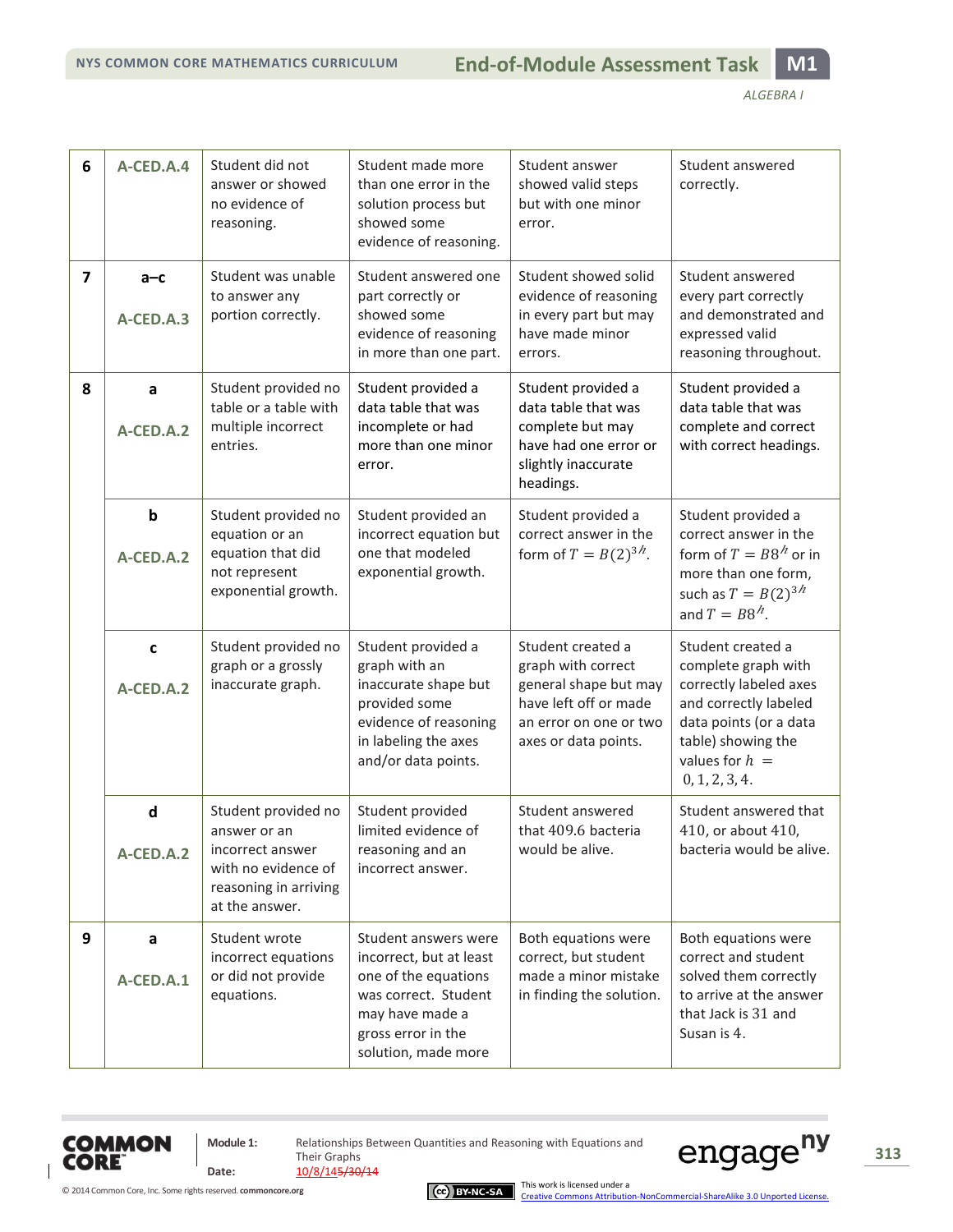|    |                                 |                                                                                                                                                                                  | than one minor error<br>in the solution<br>process, or may have<br>had one of the two<br>equations incorrect.                                                                                                                                                                     |                                                                                                                                                                                                                                                                     |                                                                                                                                                                                                                                           |
|----|---------------------------------|----------------------------------------------------------------------------------------------------------------------------------------------------------------------------------|-----------------------------------------------------------------------------------------------------------------------------------------------------------------------------------------------------------------------------------------------------------------------------------|---------------------------------------------------------------------------------------------------------------------------------------------------------------------------------------------------------------------------------------------------------------------|-------------------------------------------------------------------------------------------------------------------------------------------------------------------------------------------------------------------------------------------|
|    | $\mathbf b$<br><b>A-REI.B.3</b> | Student did not<br>answer or gave a<br>completely<br>incorrect answer.                                                                                                           | Student articulated<br>only one of the<br>calculations correctly.                                                                                                                                                                                                                 | Student articulated<br>the two calculations<br>but with a minor mis-<br>statement in one of<br>the descriptions.                                                                                                                                                    | Student articulated<br>both calculations<br>correctly.                                                                                                                                                                                    |
| 10 | $a-b$<br>A-APR.A.1              | Student work was<br>blank or<br>demonstrated no<br>understanding of<br>multiplication of<br>polynomials, nor<br>how to apply part<br>(a) to arrive at an<br>answer for part (b). | Student made more<br>than one error in the<br>multiplication but<br>demonstrated some<br>understanding of<br>multiplication of<br>polynomials. Student<br>may not have been<br>able to garner or apply<br>information from part<br>(a) to use in answering<br>part (b) correctly. | Student demonstrated<br>the ability to multiply<br>the polynomials<br>(expressing the<br>product as a sum of<br>monomials with like<br>terms combined) and<br>to apply the structure<br>from part (a) to solve<br>part (b). There may<br>have been minor<br>errors. | Student demonstrated<br>the ability to multiply<br>the polynomials<br>(expressing the product<br>as a sum of monomials<br>with like terms<br>combined) and to apply<br>the structure from part<br>(a) to solve part (b) as<br>$91(232)$ . |
| 11 | a<br><b>A-REI.C.6</b>           | Student was unable<br>to demonstrate the<br>understanding that<br>two equations with<br>$(3, 4)$ as a solution<br>are needed.                                                    | Student provided two<br>equations that have<br>$(3, 4)$ as a solution (or<br>attempted to provide<br>such equations) but<br>made one or more<br>errors. Student may<br>have provided an<br>equation with a<br>negative slope.                                                     | Student showed one<br>minor error in the<br>answer but attempted<br>to provide two<br>equations both<br>containing $(3, 4)$ as a<br>solution and both with<br>positive slope.                                                                                       | Student provided two<br>equations both<br>containing $(3, 4)$ as a<br>solution and both with<br>positive slope.                                                                                                                           |
|    | b<br><b>A-REI.C.6</b>           | Student was unable<br>to identify the<br>multiple correctly.                                                                                                                     | Student identified the<br>multiple as 3.                                                                                                                                                                                                                                          | N/A                                                                                                                                                                                                                                                                 | Student correctly<br>identified the multiple<br>as 2.                                                                                                                                                                                     |
|    | $\mathbf c$<br><b>A-REI.C.6</b> | Student was unable<br>to demonstrate<br>even a partial<br>understanding of<br>how to find the<br>solution to the<br>system.                                                      | Student showed some<br>reasoning required to<br>find the solution but<br>made multiple errors.                                                                                                                                                                                    | Student made a minor<br>error in finding the<br>solution point.                                                                                                                                                                                                     | Student successfully<br>identified the solution<br>point as $(3, 4)$ .                                                                                                                                                                    |



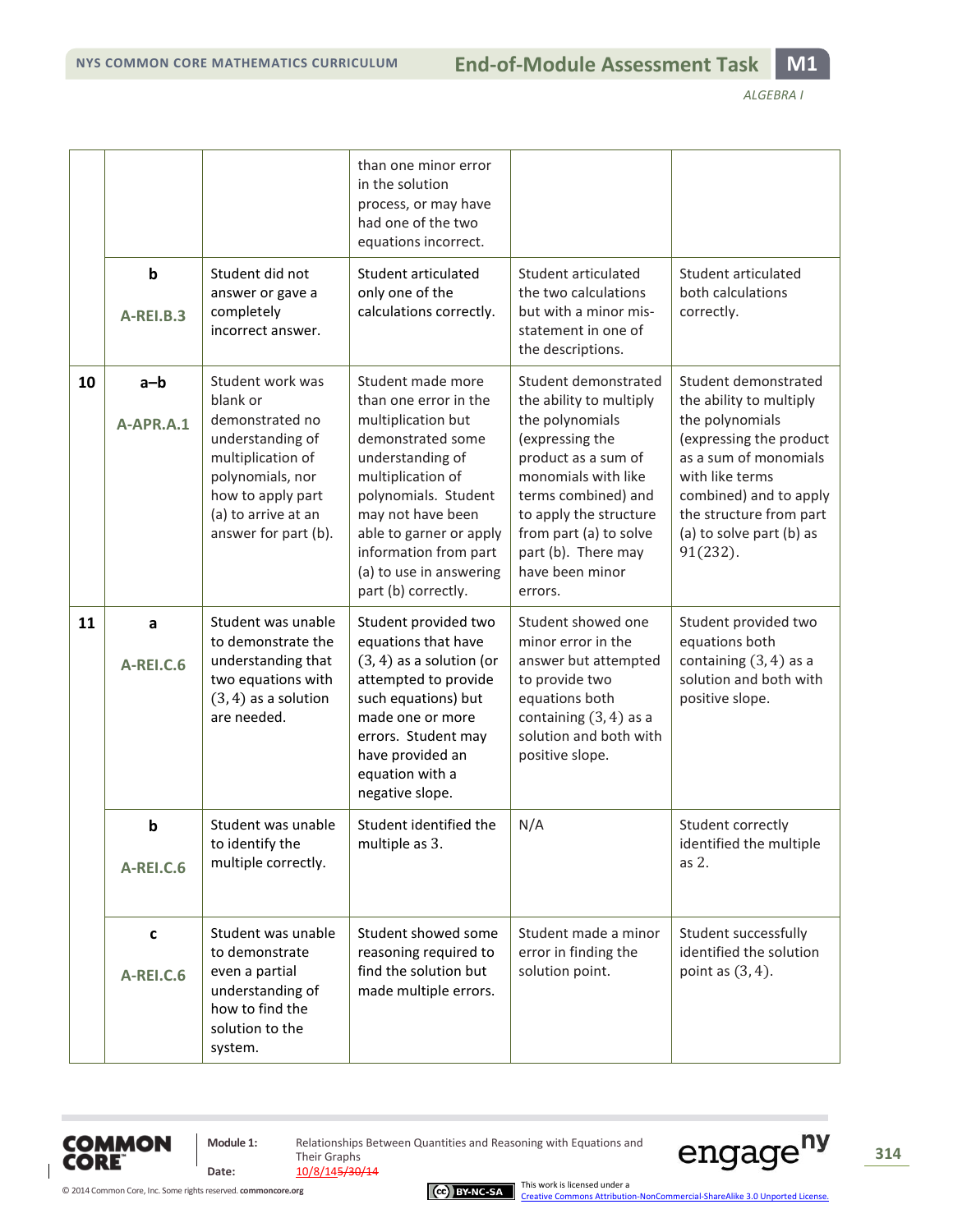|    | $\mathsf{d}$<br><b>A-REI.C.5</b><br><b>A-REI.C.6</b><br><b>A-REI.D.10</b> | Student was unable<br>to answer or to<br>support the answer<br>with any solid<br>reasoning.                                                            | Student concluded yes<br>or no but was only<br>able to express limited<br>reasoning in support<br>of the answer.                                                                                                            | Student correctly<br>explained that all the<br>systems would have<br>the solution point<br>$(3, 4)$ but incorrectly<br>assumed this is true<br>for all cases of $m$ .                                        | Student correctly<br>explained that while in<br>most cases this is true,<br>if $m = 1$ , the two lines<br>are coinciding lines,<br>resulting in a solution<br>set consisting of all the<br>points on the line.                                                                                                                                           |
|----|---------------------------------------------------------------------------|--------------------------------------------------------------------------------------------------------------------------------------------------------|-----------------------------------------------------------------------------------------------------------------------------------------------------------------------------------------------------------------------------|--------------------------------------------------------------------------------------------------------------------------------------------------------------------------------------------------------------|----------------------------------------------------------------------------------------------------------------------------------------------------------------------------------------------------------------------------------------------------------------------------------------------------------------------------------------------------------|
| 12 | a<br><b>MP.2</b><br><b>A-REI.D.12</b>                                     | Student was unable<br>to articulate any<br>sound reasons.                                                                                              | Student was only able<br>to articulate one<br>sound reason.                                                                                                                                                                 | Student provided two<br>sound reasons but<br>made minor errors in<br>the expression of<br>reasoning.                                                                                                         | Student was able to<br>articulate at least two<br>valid reasons. Valid<br>reasons include the<br>following: the graph<br>assumes $x$ could be less<br>than zero, the graph<br>assumes y could be less<br>than zero, the graph<br>assumes $a$ and $b$ could<br>be non-whole numbers,<br>the graph assumes 160<br>children could attend<br>with no adults. |
|    | $\mathbf b$<br>A-CED.A.2<br><b>A-REI.D.10</b><br><b>A-REI.D.12</b>        | Student was unable<br>to communicate a<br>relevant<br>requirement of the<br>solution set.                                                              | Student provided a<br>verbal description that<br>lacked precision and<br>accuracy but<br>demonstrated some<br>reasoning about the<br>solution within the<br>context of the<br>problem.                                      | Student made minor<br>errors in<br>communicating the<br>idea that both (a) and<br>(b) must be whole<br>numbers whose sum<br>is less than or equal to<br>160.                                                 | Student communicated<br>effectively that both (a)<br>and (b) must be whole<br>numbers whose sum is<br>less than or equal to<br>160.                                                                                                                                                                                                                      |
|    | c<br>$A$ -CFD.A.2<br>A-REI.C.6                                            | Student was unable<br>to demonstrate any<br>substantive<br>understanding in<br>how to create the<br>equations and solve<br>the system of<br>equations. | Student made<br>multiple errors in the<br>equations and/or<br>solving process but<br>demonstrated some<br>understanding of how<br>to create equations to<br>represent a context<br>and/or solve the<br>system of equations. | Student made minor<br>errors in the<br>equations but solved<br>the system accurately,<br>or the student created<br>the correct equations<br>but made a minor<br>error in solving the<br>system of equations. | Student correctly wrote<br>the equations to<br>represent the system.<br>Student solved the<br>system accurately and<br>summarized by<br>defining or describing<br>the values of the<br>variable in the context<br>of the problem (i.e.,<br>that there were 100<br>adult tickets and 44<br>child tickets sold.                                            |



**Module 1:** Relationships Between Quantities and Reasoning with Equations and Their Graphs **Date:** 10/8/145/30/14





This work is licensed under a<br><u>[Creative Commons Attribution-NonCommercial-ShareAlike 3.0 Unported License.](http://creativecommons.org/licenses/by-nc-sa/3.0/deed.en_US)</u>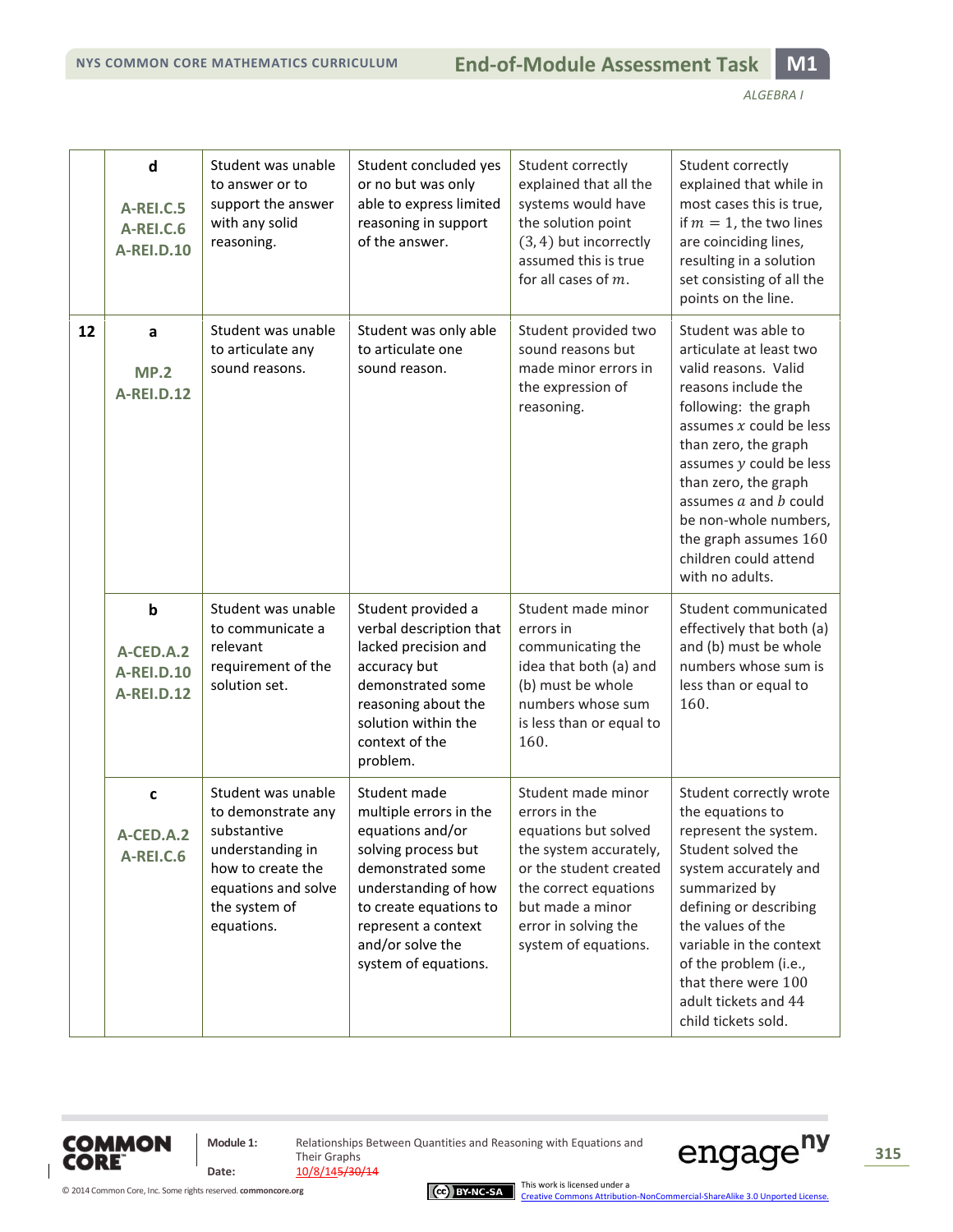| Name | .<br>.<br>---- |  |
|------|----------------|--|
|      |                |  |

- 1. Solve the following equations for  $x$ . Write your answer in set notation.
	- a.  $3x 5 = 16$

```
3x = 21Solution set: {7}
x = 7
```
b.  $3(x+3)-5=16$ 

 $3x + 9 - 5 = 16$ Solution set: {4}  $3x = 12$  $x = 4$ 

c.  $3(2x-3)-5=16$ 

 $6x - 9 - 5 = 16$ Solution set:  $\{5\}$  $6x - 14 = 16$  $6x = 30$  $x = 5$ 

d.  $6(x+3)-10=32$ 

 $6x + 18 - 10 = 32$ Solution set: {4}  $6x = 24$  $x = 4$ 

2. Which two equations above have the same solution set? Write a sentence explaining how the properties of equality can be used to determine the pair without having to find the solution set for each.

Problems (b) and (d) have the same solution set. The expressions on each side of the equal sign for (d) are twice those for (b). So, if (left side) = (right side) is true for only some  $x$ values, then  $2(left \, side) = 2(right \, side)$  will be true for exactly the same x-values. Or simply, applying the multiplicative property of equality does not change the solution set.





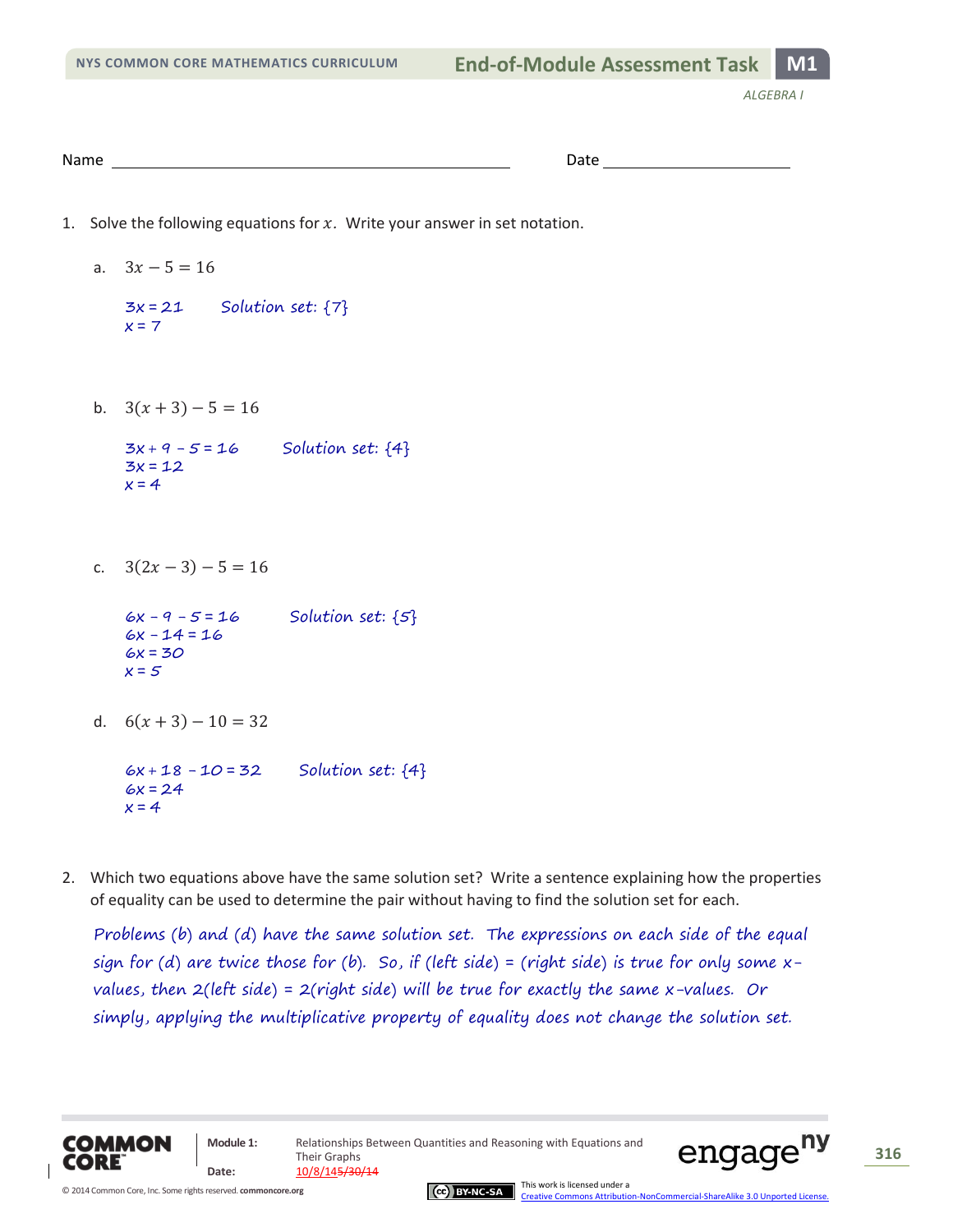- 2. Let  $c$  and  $d$  be real numbers.
	- a. If  $c = 42 + d$  is true, then which is greater: c or d or are you not able to tell? Explain how you know your choice is correct.

c must be greater because c is always 42 more than d

b. If  $c = 42 - d$  is true, then which is greater: c or d or are you not able to tell? Explain how you know your choice is correct.

There is no way to tell. We only know that the sum of c and d is 42. If d were 10, c would be 32 and, therefore, greater than d. But if d were 40, c would be 2 and, therefore, less than d.

3. If  $a < 0$  and  $c > b$ , circle the expression that is greater:

$$
\boxed{a(b-c)} \quad \text{or} \quad a(c-b)
$$

Use the properties of inequalities to explain your choice.

And since  $a < o$ , a is negative And the product of two negatives will be Since  $c > b$ , It follows that  $0 > b - c$ a positive.

Since  $c > b$ , it follows that  $c$  – b > 0. so  $(c - b)$  is positive. And since a is negative, the product of  $a \cdot (c - b) < a \cdot (b - c).$ 



Their Graphs Date:  $\frac{10/8/145/30/14}{10}$ 

**Module 1:** Relationships Between Quantities and Reasoning with Equations and



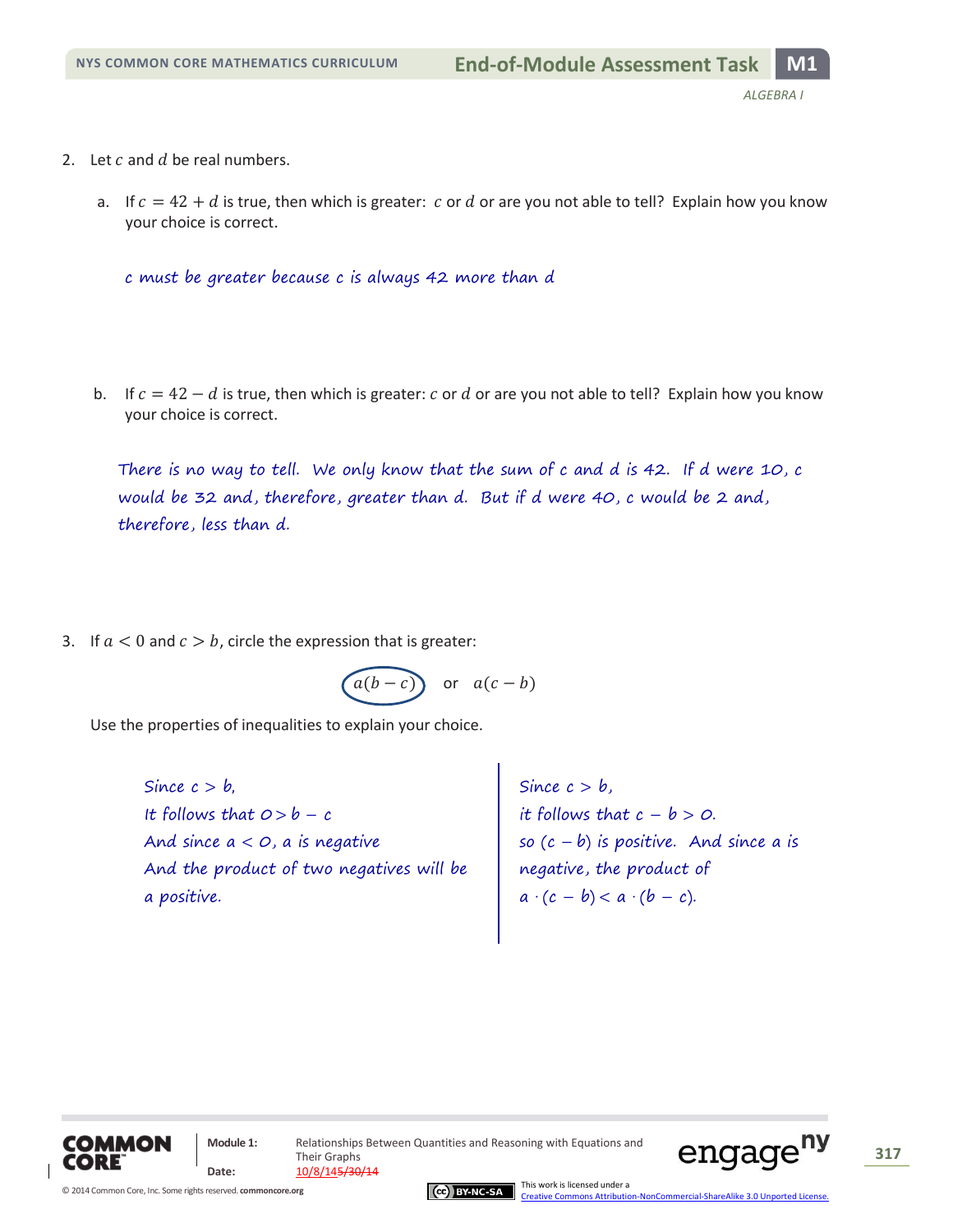- 4. Solve for *x* in each of the equations or inequalities below and name the property and/or properties used:
	- $x = q \cdot \left(\frac{4}{7}\right)$ Multiplication Property of Equality  $\frac{1}{3}$ x
	- b.  $10 + 3x = 5x$

a.  $\frac{3}{4}$  $\frac{5}{4}x$ 

| $10 = 2x$ | Addition Property of Equality       |
|-----------|-------------------------------------|
| $5 = x$   | Multiplication Property of Equality |

c.  $a + x = b$ 

 $x = b - a$ Addition Property of Equality

d.  $cx = d$ 

$$
x = \frac{d}{c}, c \neq 0
$$
 Multiplication Property of Equality

$$
e. \quad \frac{1}{2}x - g < m
$$

1  $\frac{1}{2}$  x  $x < 2 \cdot (m + q)$ 

$$
f. \qquad q + 5x = 7x - r
$$

| $q + r = 2x$          | Addition Property of Equality       |
|-----------------------|-------------------------------------|
| $\frac{(q+r)}{2} = x$ | Multiplication Property of Equality |





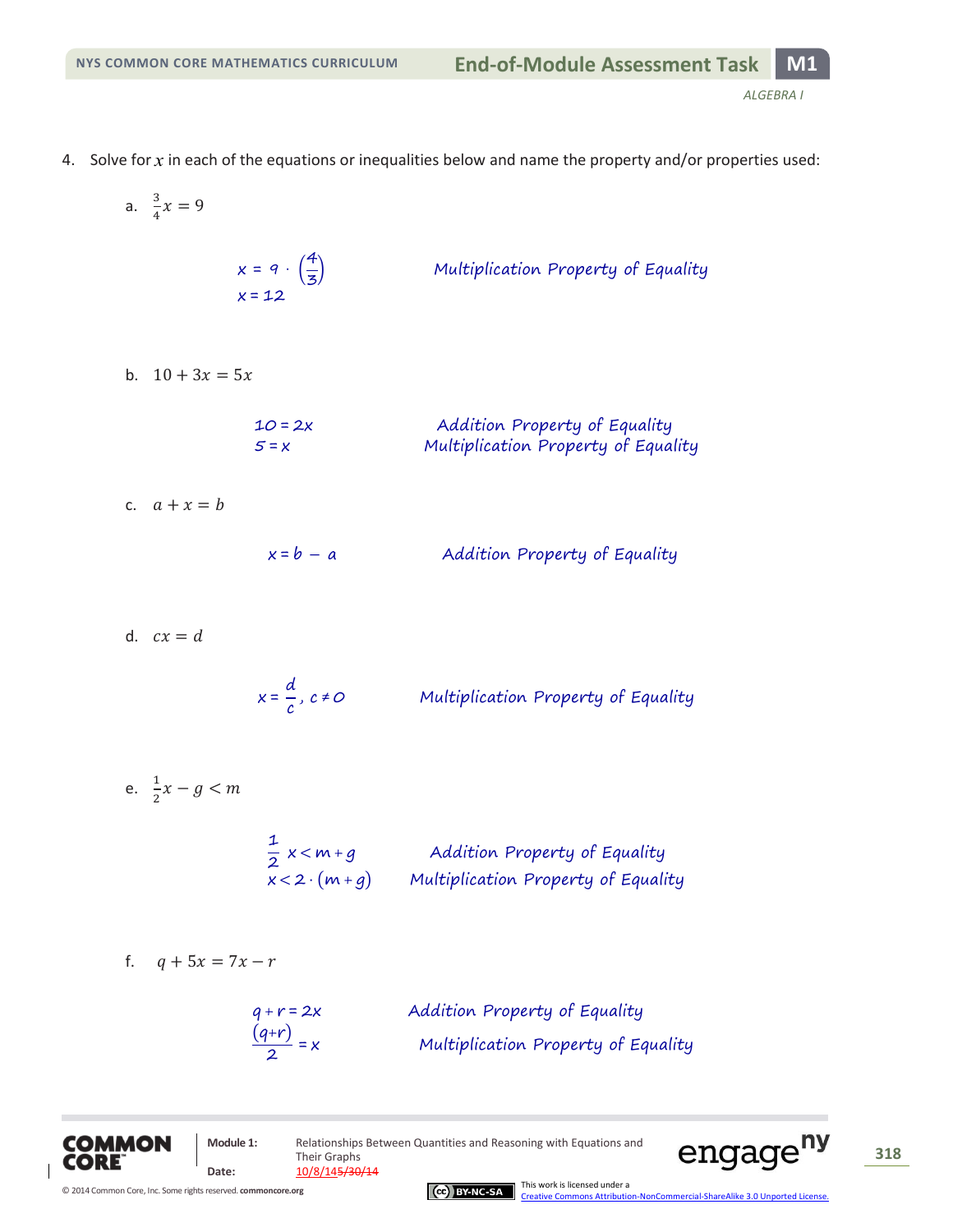- $g. \frac{3}{4}$  $\frac{3}{4}(x+2) = 6(x+12)$  $3 \cdot (x + 2) = 24 \cdot (x + 12)$ Multiplication Property of Equality  $3x + 6 = 24x + 288$ Distributive Property  $\frac{2}{1}$ Addition Property of Equality and Multiplication  $\overline{2}$  $-\frac{q}{q}$ Property of Equality  $\frac{1}{7}$  =  $-\frac{9}{7}$  $\frac{1}{7}$  =
- h.  $3(5 5x) > 5x$

| $15 - 15x > 5x$   | Distributive Property               |
|-------------------|-------------------------------------|
| 15 > 20x          | Addition Property of Inequality     |
| $\frac{1}{4}$ > x | Multiplication Property of Equality |

- 5. The equation,  $3x + 4 = 5x 4$ , has the solution set  $\{4\}$ .
	- a. Explain why the equation,  $(3x + 4) + 4 = (5x 4) + 4$ , also has the solution set  $\{4\}$ .

Since the new equation can be created by applying the additive property of equality, the solution set does not change.

OR

Each side of this equation is 4 more than the sides of the original equation. Whatever value(s) make  $3x + 4 = 5x - 4$  true would also make 4 more than  $3x + 4$  equal to 4 more than  $5x - 4$ .

b. In part (a), the expression  $(3x + 4) + 4$  is equivalent to the expression  $3x + 8$ . What is the definition of equivalent algebraic expressions? Describe why changing an expression on one side of an equation to an equivalent expression leaves the solution set unchanged?

Algebraic expressions are equivalent if (possibly repeated) use of the distributive, associative, and commutative properties, and/or the properties of rational exponents can be applied to one expression to convert it to the other expression. When two expressions are equivalent, assigning the same value to x in both expressions will give an equivalent numerical expression, which then evaluates to the same number. Therefore, changing the expression to something equivalent will not change the truth value of the equation once values are assigned to x.





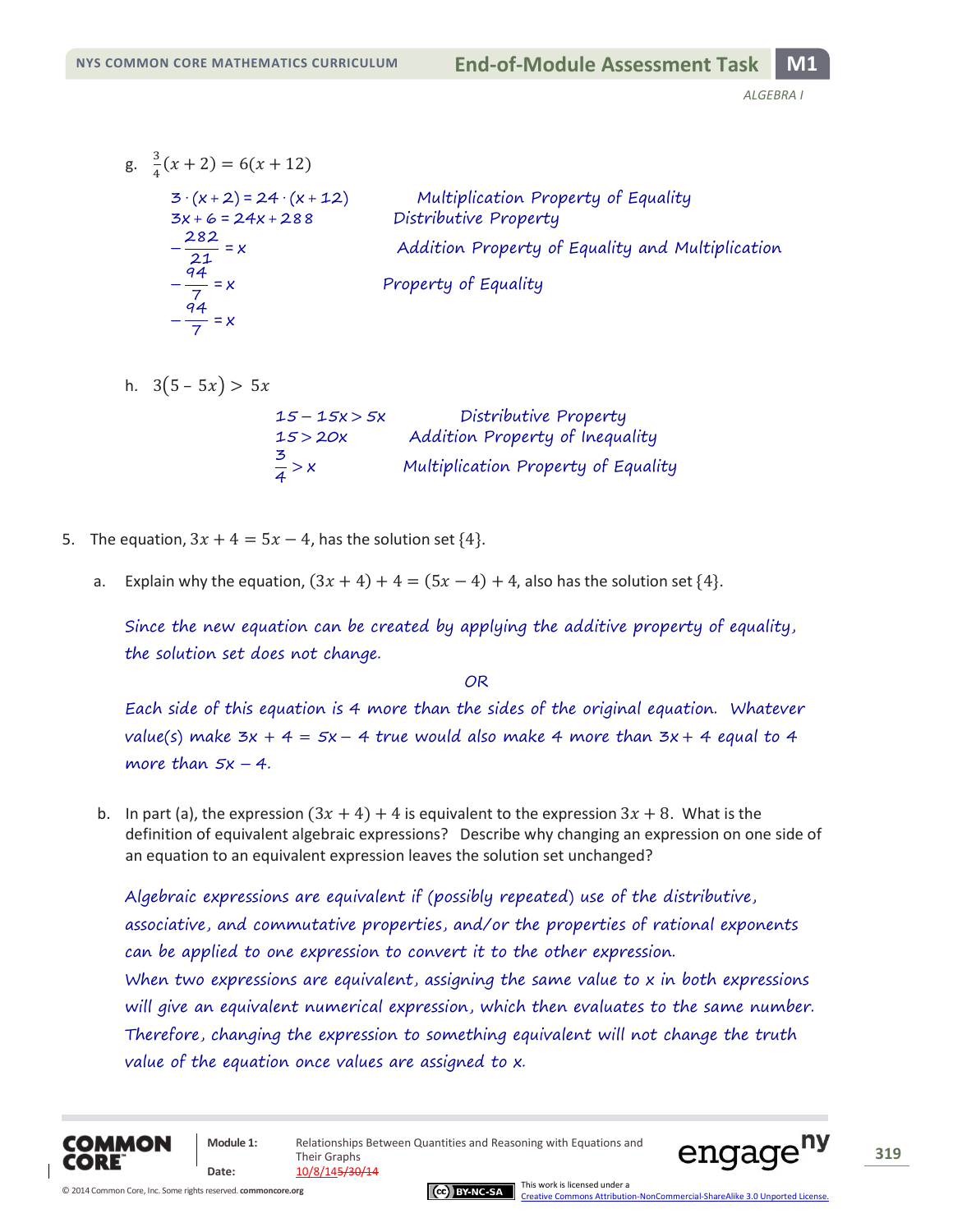c. When we square both sides of the original equation, we get the following new equation:

$$
(3x+4)^2 = (5x-4)^2.
$$

Show that 4 is still a solution to the new equation. Show that 0 is also a solution to the new equation but is not a solution to the original equation. Write a sentence that describes how the solution set to an equation may change when both sides of the equation are squared.

 $(3 \cdot 4 + 4)^2 = (5 \cdot 4 - 4)^2$  gives  $16^2 = 16^6$ , which is true.  $(3 \cdot 0 + 4)^2 = (5 \cdot 0 - 4)^2$  gives  $4^2 = (-4)^2$ , which is true. But,  $(3 \cdot 0 + 4) = (5 \cdot 0 - 4)$  gives  $4 = -4$ , which is false. When both sides are squared, you might introduce new numbers to the solution set because statements like 4 = – 4 are false, but statements like 4<sup>2</sup> = (–4)<sup>2</sup> are true.

d. When we replace x by  $x^2$  in the original equation, we get the following new equation:

$$
3x^2 + 4 = 5x^2 - 4.
$$

Use the fact that the solution set to the original equation is {4} to find the solution set to this new equation.

Since the original equation  $3x + 4 = 5x - 4$  was true when  $x = 4$ , the new equation  $3x^2 + 4 = 5x^2 - 4$  should be true when  $x^2 = 4$ . And,  $x^2 = 4$  when  $x = 2$ , so the solution set to the new equation is  $\{-2,2\}$ .

6. The Zonda Information and Telephone Company (ZI&T) calculates a customer's total monthly cell phone charge using the formula,

$$
C = (b + rm)(1 + t),
$$

where C is the total cell phone charge, b is a basic monthly fee, r is the rate per minute, m is the number of minutes used that month, and  $t$  is the tax rate.

Solve for  $m$ , the number of minutes the customer used that month.

$$
C = b + bt + rm + rmt
$$
  
\n
$$
C - b - bt = m \cdot (r + rt)
$$
  
\n
$$
\frac{C - b - bt}{r + rt} = m \qquad t \neq -1
$$
  
\n
$$
r \neq 0
$$



**Date:** 10/8/145/30/14



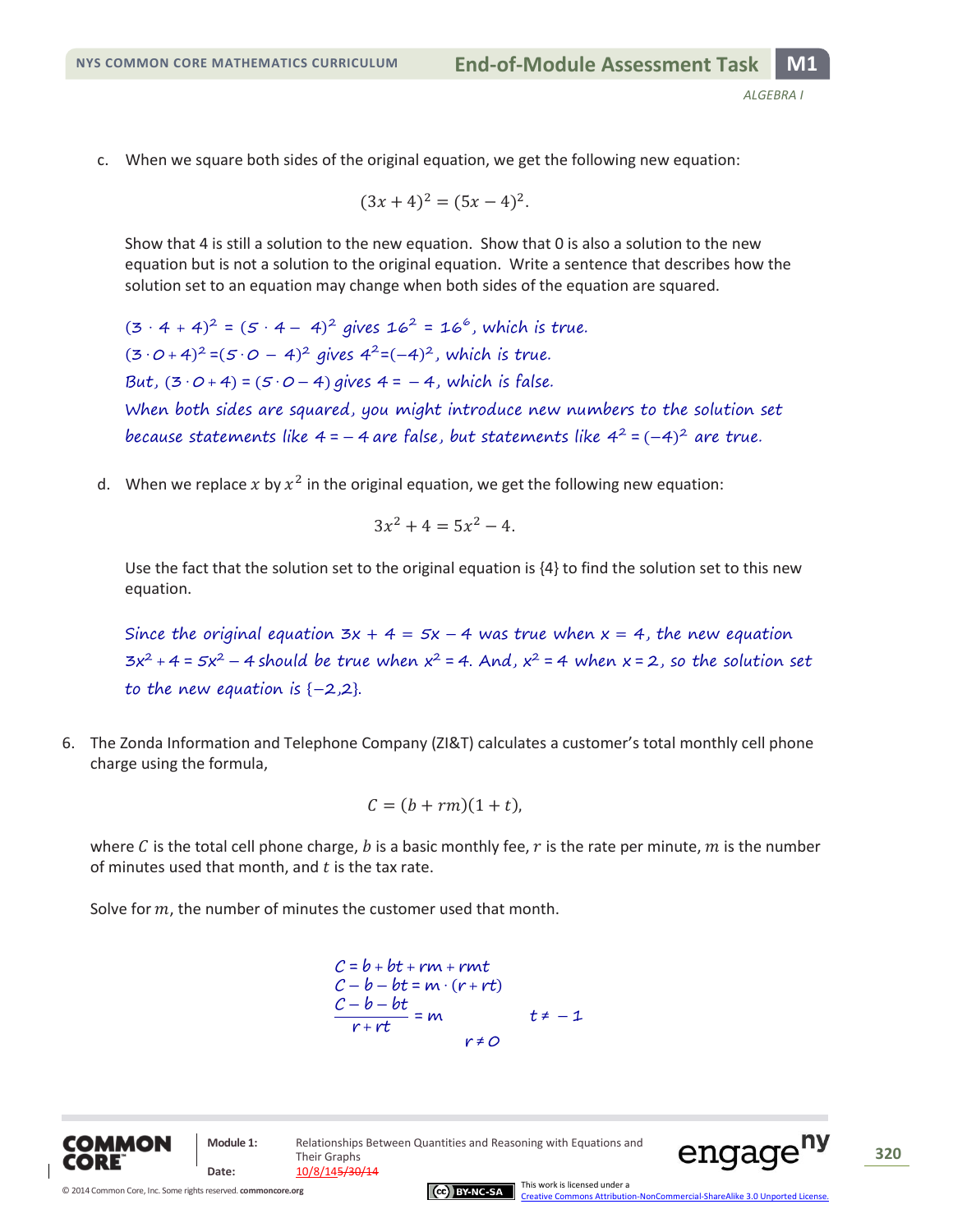7. Students and adults purchased tickets for a recent basketball playoff game. All tickets were sold at the ticket booth—season passes, discounts, etc. were not allowed.

Student tickets cost \$5 each, and adult tickets cost \$10 each. A total of \$4,500 was collected.  $700$ tickets were sold.

a. Write a system of equations that can be used to find the number of student tickets,  $s$ , and the number of adult tickets,  $a$ , that were sold at the playoff game.

> $\{5\}$ 5

b. Assuming that the number of students and adults attending would not change, how much more money could have been collected at the playoff game if the ticket booth charged students and adults the same price of  $$10$  per ticket?

> $700 \times $10 = $7000$ \$7000 - \$4500 = \$2500 more

c. Assuming that the number of students and adults attending would not change, how much more money could have been collected at the playoff game if the student price was kept at \$5 per ticket and adults were charged  $$15$  per ticket instead of  $$10?$ 

```
First solve for a & s 5s + 10a = 4500-5s - 5a = -35005a = 1000a = 200s = 500$5 \cdot (500) + $15 \cdot (200) = $5500$1000 more 
OR
$5 more per adult ticket (200.$5 = $1000 more)
```


[Creative Commons Attribution-NonCommercial-ShareAlike 3.0 Unported License.](http://creativecommons.org/licenses/by-nc-sa/3.0/deed.en_US)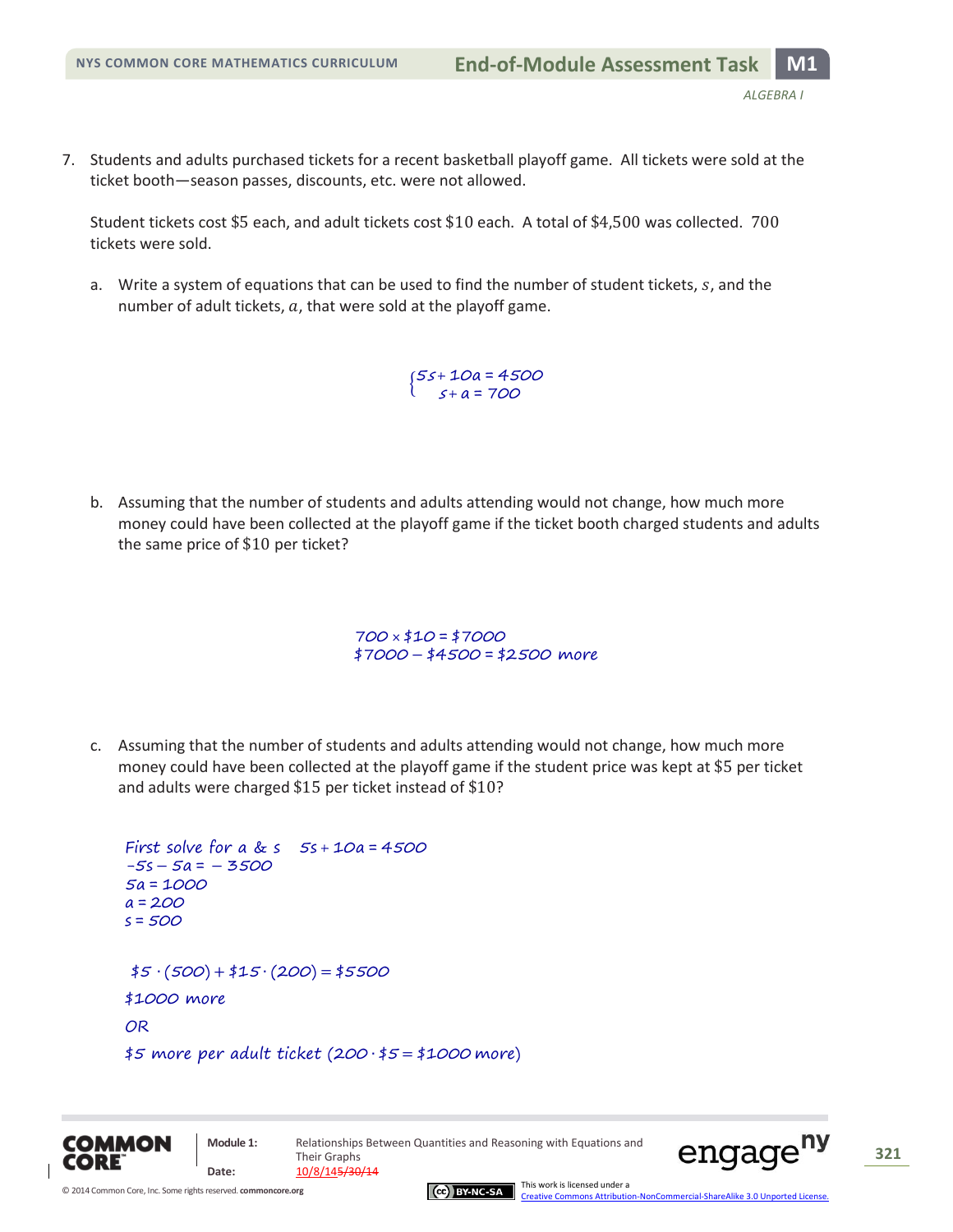- 8. Alexus is modeling the growth of bacteria for an experiement in science. She assumes that there are  $B$ bacteria in a Petri Dish at 12:00 noon. In reality, each bacterium in the Petri dish subdivides into two new bacteria *approximately* every 20 minutes. However, for the purposes of the model, Alexus assumes that each bacterium subdivides into two new bacteria *exactly* every 20 minutes.
	- a. Create a table that shows the total number of bacteria in the Petri dish at  $\frac{1}{3}$  hour intervals for 2 hours starting with time 0 to represent 12:00 noon.

| Time        | Number of Bacteria |
|-------------|--------------------|
| $\circ$     | ß                  |
| $1/3$ hour  | 2B                 |
| $2/3$ hour  | 4B                 |
| 1 hour      | 8B                 |
| $11/3$ hour | 16B                |
| $12/3$ hour | 32B                |
| 2 hour      | 64B                |

b. Write an equation that describes the relationship between total number of bacteria *T* and time *h* in hours, assuming there are *B* bacteria in the Petri dish at *h*=0.

 $T = B \cdot (2)^{3h}$  or  $T = B \cdot 8^h$ 

c. If Alexus starts with 100 bacteria in the Petri dish, draw a graph that displays the total number of bacteria with respect to time from 12:00 noon ( $h = 0$ ) to 4:00 p.m. ( $h = 4$ ). Label points on your graph at time  $h = 0.1, 2.3, 4$ .





**Module 1:** Relationships Between Quantities and Reasoning with Equations and Their Graphs Date:  $\frac{10/8/145/30/14}{10}$ 

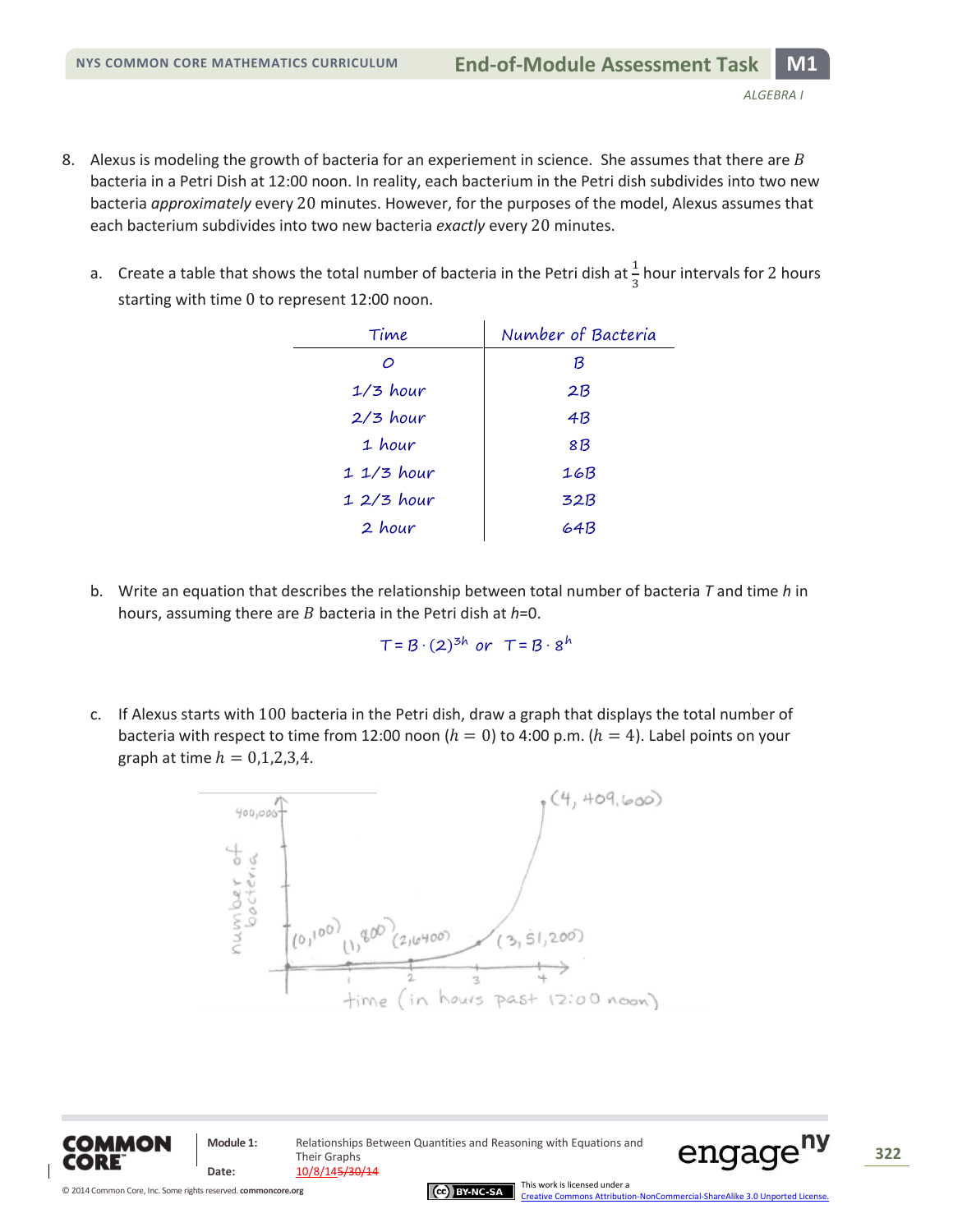d. For her experiment, Alexus plans to add an anti-bacterial chemical to the Petri dish at 4:00 p.m. that is supposed to kill 99.9% of the bacteria instantaneously. If she started with 100 bacteria at 12:00 noon, how many live bacteria might Alexus expect to find in the Petri dish right after she adds the anti-bacterial chemical?

> $(1 - 0.999) \cdot 409,600 = 409.6$ about 410 live bacteria

- 9. Jack is 27 years older than Susan. In 5 years time he will be 4 times as old as she is.
	- a. Find the present ages of Jack and Susan.

$$
\begin{cases}\nJ = S + 27 \\
J + 5 = 4 \cdot (S + 5)\n\end{cases}
$$
\n
$$
S + 27 + 5 = 4S + 20
$$
\n
$$
S + 32 = 4S + 20
$$
\n
$$
12 = 3S
$$
\n
$$
S = 4
$$
\n
$$
J = 4 + 27
$$
\n
$$
J = 31
$$

Jack is 31 and Susan is 4.

b. What calculations would you do to check if your answer is correct?

Is Jack's age  $-$  Susan's age  $= 27$ ? Add 5 years to Jack's and Susan's ages and see if that makes Jack 4 times as old as Susan.



Their Graphs **Date:** 10/8/145/30/14

**Module 1:** Relationships Between Quantities and Reasoning with Equations and





This work is licensed under a [Creative Commons Attribution-NonCommercial-ShareAlike 3.0 Unported License.](http://creativecommons.org/licenses/by-nc-sa/3.0/deed.en_US)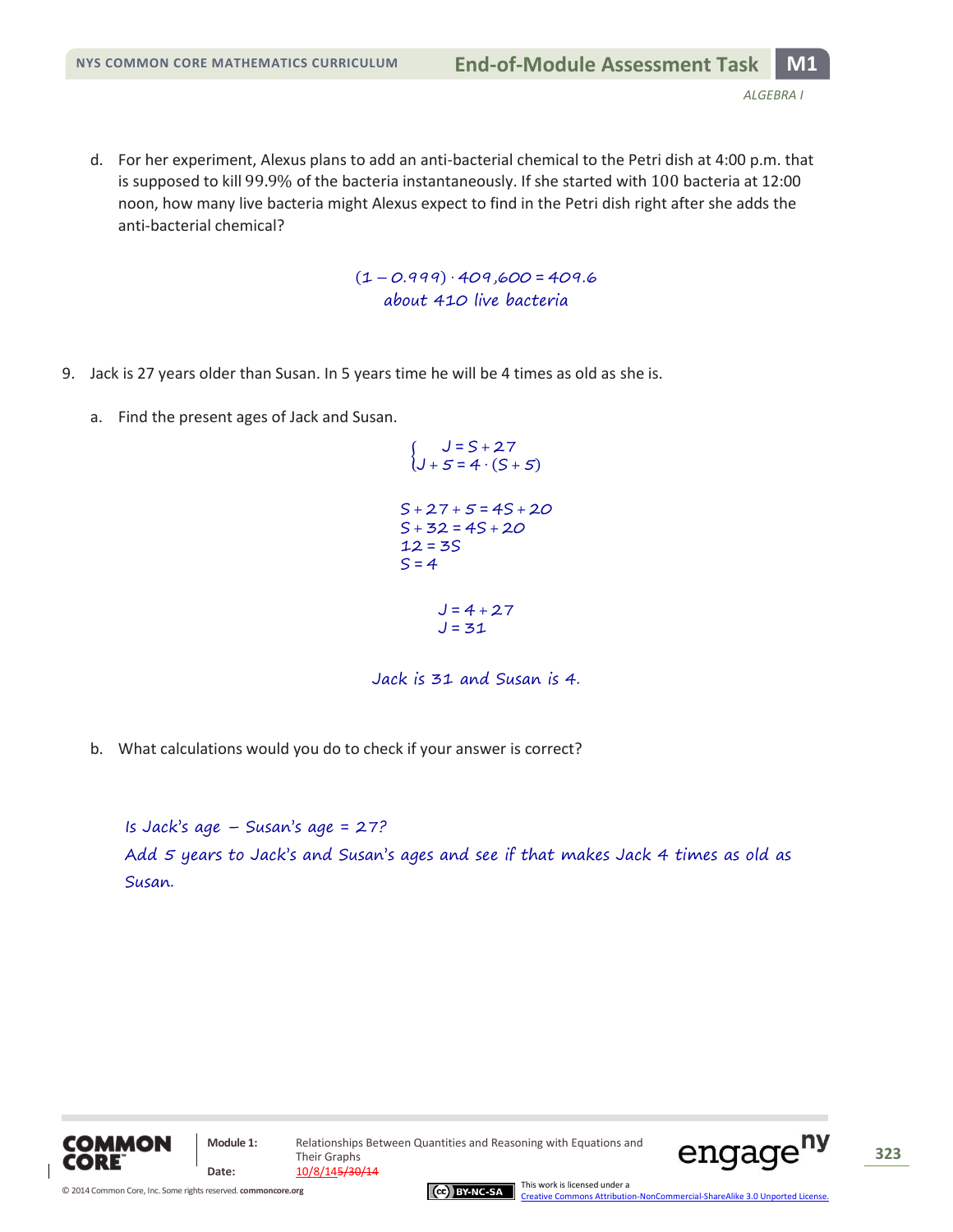10.

a. Find the product:  $(x^2 - x + 1)(2x^2 + 3x + 2)$ 

$$
2x^4 + 3x^3 + 2x^2 - 2x^3 - 3x^2 - 2x + 2x^2 + 3x + 2
$$
  

$$
2x^4 + x^3 + x^2 + x + 2
$$

b. Use the results of part (a) to factor  $21,112$  as a product of a two-digit number and a three-digit number.

> $(100 - 10 + 1) \cdot (200 + 30 + 2)$  $(91) (232)$

11. Consider the following system of equations with the solution  $x = 3$ ,  $y = 4$ .

Equation A1:  $y = x + 1$ 

Equation A2:  $y = -2x + 10$ 



a. Write a unique system of two linear equations with the same solution set. This time make both linear equations have positive slope.

Equation B1:  $y = \frac{4}{3}$  $\frac{1}{3}$ X

Equation B2:  $y = x + 1$ 





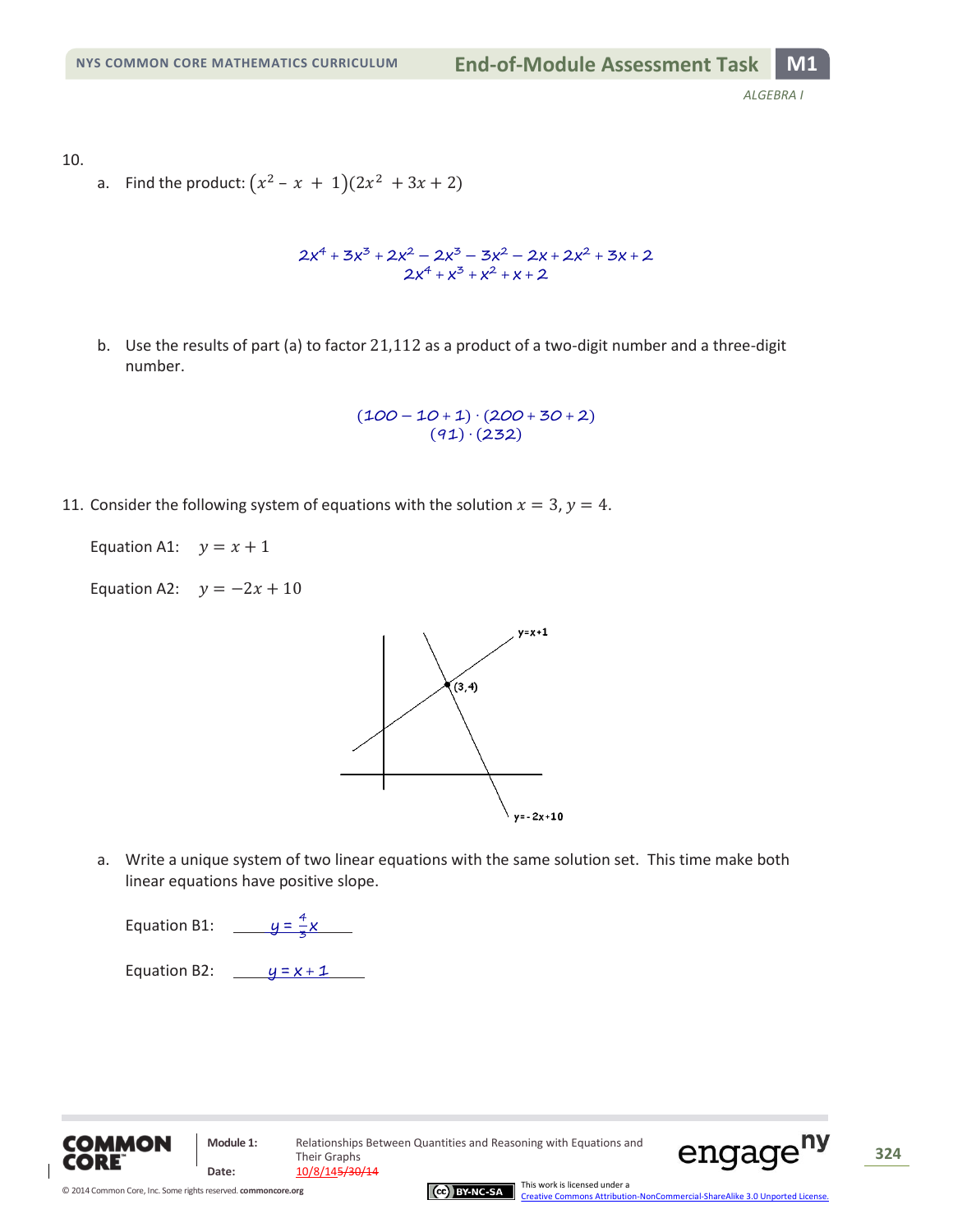b. The following system of equations was obtained from the original system by adding a multiple of equation A2 to equation A1.

Equation C1:  $y = x + 1$ 

Equation C2:  $3y = -3x + 21$ 

What multiple of A2 was added to A1?

2 times A2 was added to A1.

c. What is the solution to the system given in part (b)?

## $(3,4)$

d. For any real number m, the line  $y = m(x - 3) + 4$  passes through the point (3,4).

Is it certain, then, that the system of equations:

Equation D1:  $y = x + 1$ 

Equation D2:  $y = m(x - 3) + 4$ 

has only the solution  $x = 3$ ,  $y = 4$ ? Explain.

No. If  $m = 1$ , then the two lines have the same slope. Since both lines pass through the point (3,4), and the lines are parallel; therefore, they coincide. There are infinite solutions. The solution set is all the points on the line. Any other non-zero value of m would create a system with the only solution of (3,4).





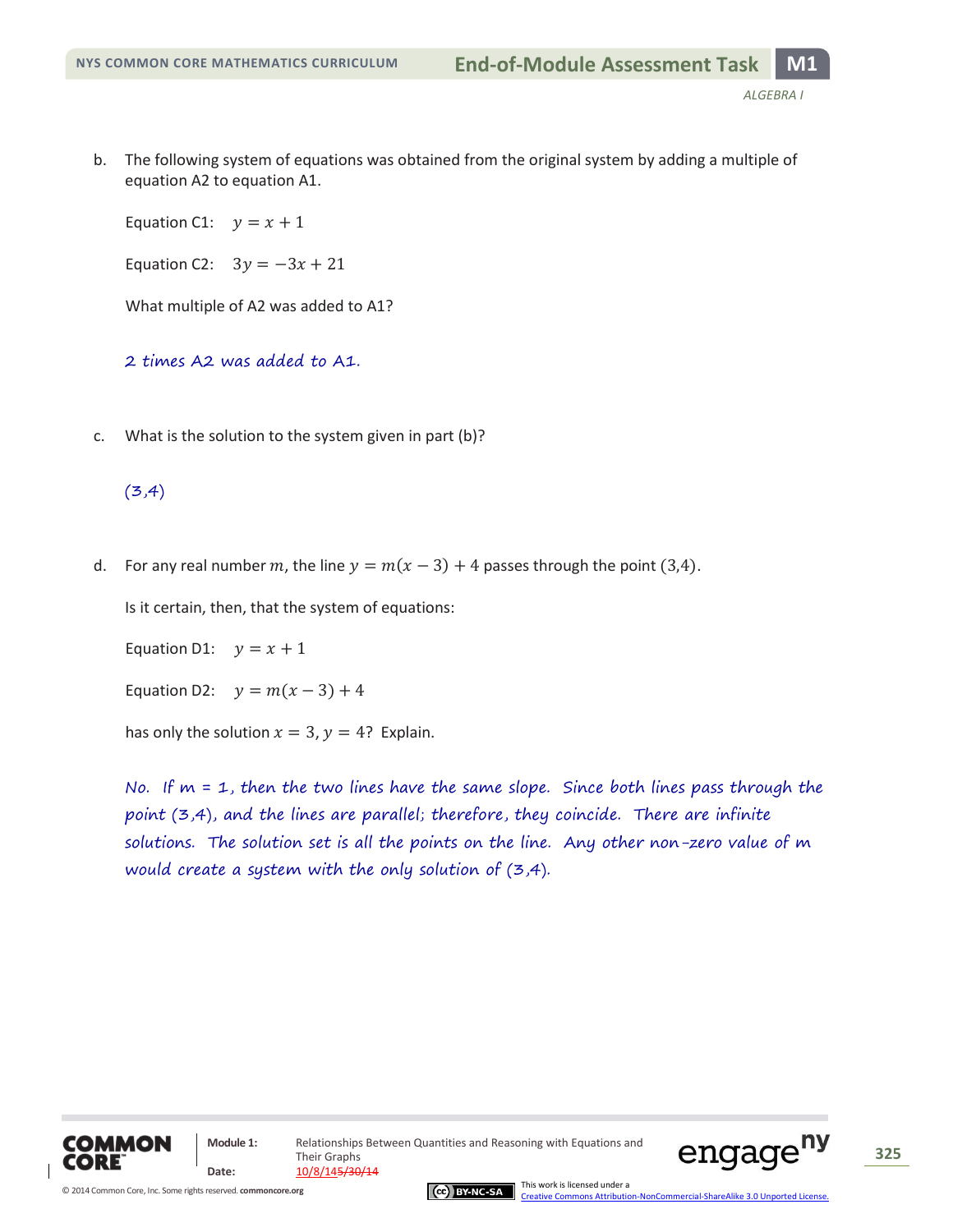12. The local theater in Jamie's home town has a maximum capacity of 160 people. Jamie shared with Venus the following graph and said that the shaded region represented all the possible combinations of adult and child tickets that could be sold for one show.



- a. Venus objected and said there was more than one reason that Jamie's thinking was flawed. What reasons could Venus be thinking of?
	- 1. The graph implies that the number of tickets sold could be a fractional amount, but really it only makes sense to sell whole number tickets. x and y must be whole numbers.
	- 2. The graph also shows that negative ticket amounts could be sold which does not make sense.